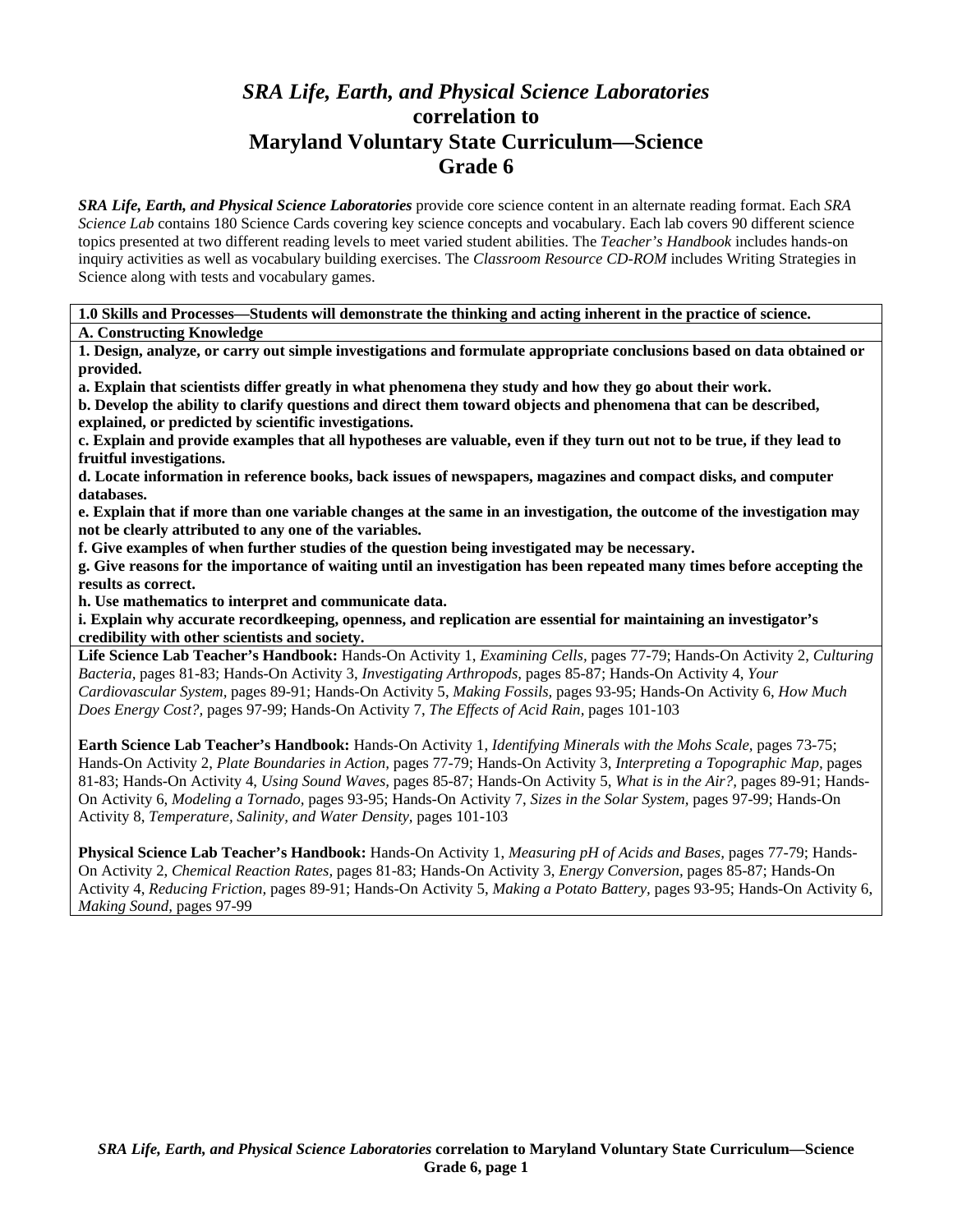**1.0 Skills and Processes—Students will demonstrate the thinking and acting inherent in the practice of science. B. Applying Evidence and Reasoning** 

**1. Review data from a single simple experiment, summarize the data, and construct a logical argument about the causeand-effect relationships in the experiment.** 

**a. Verify the idea that there is no fixed set of steps all scientists follow, scientific investigations usually involve the collection of relevant evidence, the use of logical reasoning, and the application of imagination in devising hypotheses and explanations to make sense of the collected evidence.** 

**b. Explain that what people expect to observe often affects what they actually do observe and that scientists know about this danger to objectivity and take steps to try to avoid it when designing investigations and examining data. c. Explain that even though different explanations are given for the same evidence, it is not always possible to tell which one is correct.** 

**d. Describe the reasoning that lead to the interpretation of data and conclusions drawn.** 

**e. Question claims based on vague statements or on statements made by people outside their area of expertise.** 

**Life Science Lab Teacher's Handbook:** Hands-On Activity 1, *Examining Cells,* pages 77-79; Hands-On Activity 2, *Culturing Bacteria,* pages 81-83; Hands-On Activity 3, *Investigating Arthropods,* pages 85-87; Hands-On Activity 4, *Your Cardiovascular System,* pages 89-91; Hands-On Activity 5, *Making Fossils,* pages 93-95; Hands-On Activity 6, *How Much Does Energy Cost?,* pages 97-99; Hands-On Activity 7, *The Effects of Acid Rain,* pages 101-103

**Earth Science Lab Teacher's Handbook:** Hands-On Activity 1, *Identifying Minerals with the Mohs Scale,* pages 73-75; Hands-On Activity 2, *Plate Boundaries in Action,* pages 77-79; Hands-On Activity 3, *Interpreting a Topographic Map,* pages 81-83; Hands-On Activity 4, *Using Sound Waves,* pages 85-87; Hands-On Activity 5, *What is in the Air?,* pages 89-91; Hands-On Activity 6, *Modeling a Tornado,* pages 93-95; Hands-On Activity 7, *Sizes in the Solar System,* pages 97-99; Hands-On Activity 8, *Temperature, Salinity, and Water Density,* pages 101-103

**Physical Science Lab Teacher's Handbook:** Hands-On Activity 1, *Measuring pH of Acids and Bases,* pages 77-79; Hands-On Activity 2, *Chemical Reaction Rates,* pages 81-83; Hands-On Activity 3, *Energy Conversion,* pages 85-87; Hands-On Activity 4, *Reducing Friction,* pages 89-91; Hands-On Activity 5, *Making a Potato Battery,* pages 93-95; Hands-On Activity 6, *Making Sound,* pages 97-99

**Classroom Resource CD-ROM:** Writing Strategy 8, 11, 15, 18, 22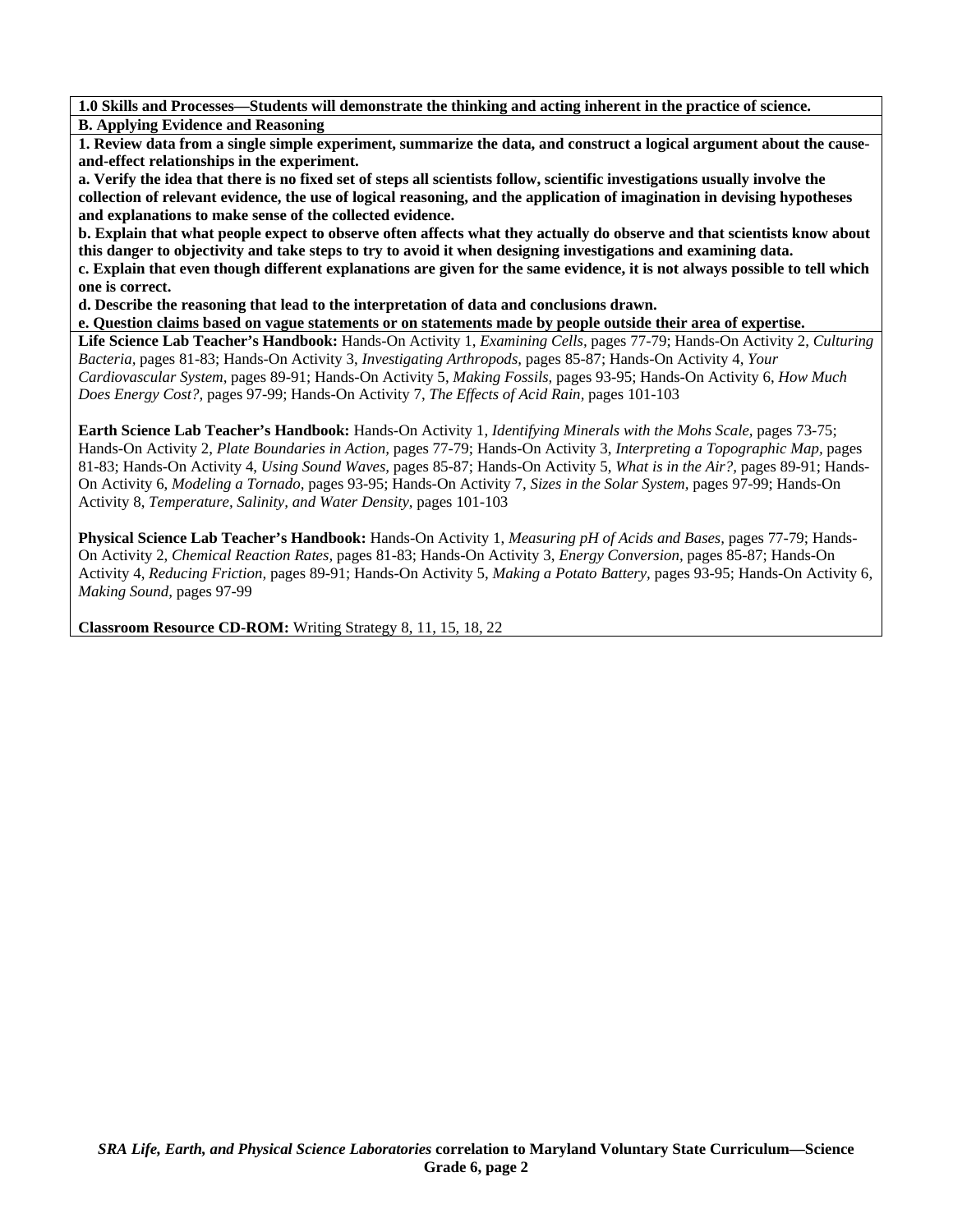**1.0 Skills and Processes—Students will demonstrate the thinking and acting inherent in the practice of science. C. Communicate Scientific Information** 

**1. Develop explanations that explicitly link data from investigations conducted, selected readings, and when appropriate, contributions from historical discoveries.** 

**a. Organize and present data in tables and graphs and identify relationships they reveal.** 

**b. Interpret tables and graphs produced by others and describe in words the relationships they show.** 

**c. Give examples of how scientific knowledge is subject to modification as new information challenges theories and as a new theory leads to looking at old observations in a new way.** 

**d. Criticize the reasoning in arguments in which:** 

 **a. Fact and opinion are intermingled.** 

 **b. Conclusions do not follow logically from the evidence given.** 

 **c. Existence of controlled groups and the relationships to experimental groups is not made obvious.** 

 **d. Samples are too small, biased, or not representative.** 

**e. Explain how different models can be used to represent the same thing. What kind of a model to use and how complex it should be depend in its purpose. Choosing a useful model is one of the instances in which intuition and creativity come into play in science, mathematics, and engineering.** 

**f. Participate in group discussions on scientific topics be restating or summarizing accurately what others have said, asking for clarification of elaboration, and expressing alternative positions.** 

**g. Recognize that important contributions to the advancement of science, mathematics, and technology have been made by different kinds of people, in different cultures, at different times.** 

Life Science Lab, Level A: Cards 2, 5, 46, 59, 69

**Life Science Lab, Level B: Cards 2, 5, 46, 59, 69** 

**Life Science Lab Teacher's Handbook:** Hands-On Activity 1, *Examining Cells,* pages 77-79; Hands-On Activity 2, *Culturing Bacteria,* pages 81-83; Hands-On Activity 3, *Investigating Arthropods,* pages 85-87; Hands-On Activity 4, *Your Cardiovascular System,* pages 89-91; Hands-On Activity 5, *Making Fossils,* pages 93-95; Hands-On Activity 6, *How Much Does Energy Cost?,* pages 97-99; Hands-On Activity 7, *The Effects of Acid Rain,* pages 101-103

**Earth Science Lab, Level A: Cards 10, 68, 72, 78** 

**Earth Science Lab, Level B: Cards 10, 68, 72, 78** 

**Earth Science Lab Teacher's Handbook:** Hands-On Activity 1, *Identifying Minerals with the Mohs Scale,* pages 73-75; Hands-On Activity 2, *Plate Boundaries in Action,* pages 77-79; Hands-On Activity 3, *Interpreting a Topographic Map,* pages 81-83; Hands-On Activity 4, *Using Sound Waves,* pages 85-87; Hands-On Activity 5, *What is in the Air?,* pages 89-91; Hands-On Activity 6, *Modeling a Tornado,* pages 93-95; Hands-On Activity 7, *Sizes in the Solar System,* pages 97-99; Hands-On Activity 8, *Temperature, Salinity, and Water Density,* pages 101-103

Physical Science Lab, Level A: Cards 3, 7, 17, 55

Physical Science Lab, Level B: Cards 3, 7, 17, 55

**Physical Science Lab Teacher's Handbook:** Hands-On Activity 1, *Measuring pH of Acids and Bases,* pages 77-79; Hands-On Activity 2, *Chemical Reaction Rates,* pages 81-83; Hands-On Activity 3, *Energy Conversion,* pages 85-87; Hands-On Activity 4, *Reducing Friction,* pages 89-91; Hands-On Activity 5, *Making a Potato Battery,* pages 93-95; Hands-On Activity 6, *Making Sound,* pages 97-99

**Classroom Resource CD-ROM:** Writing Strategy 15, 16, 20, 22, 24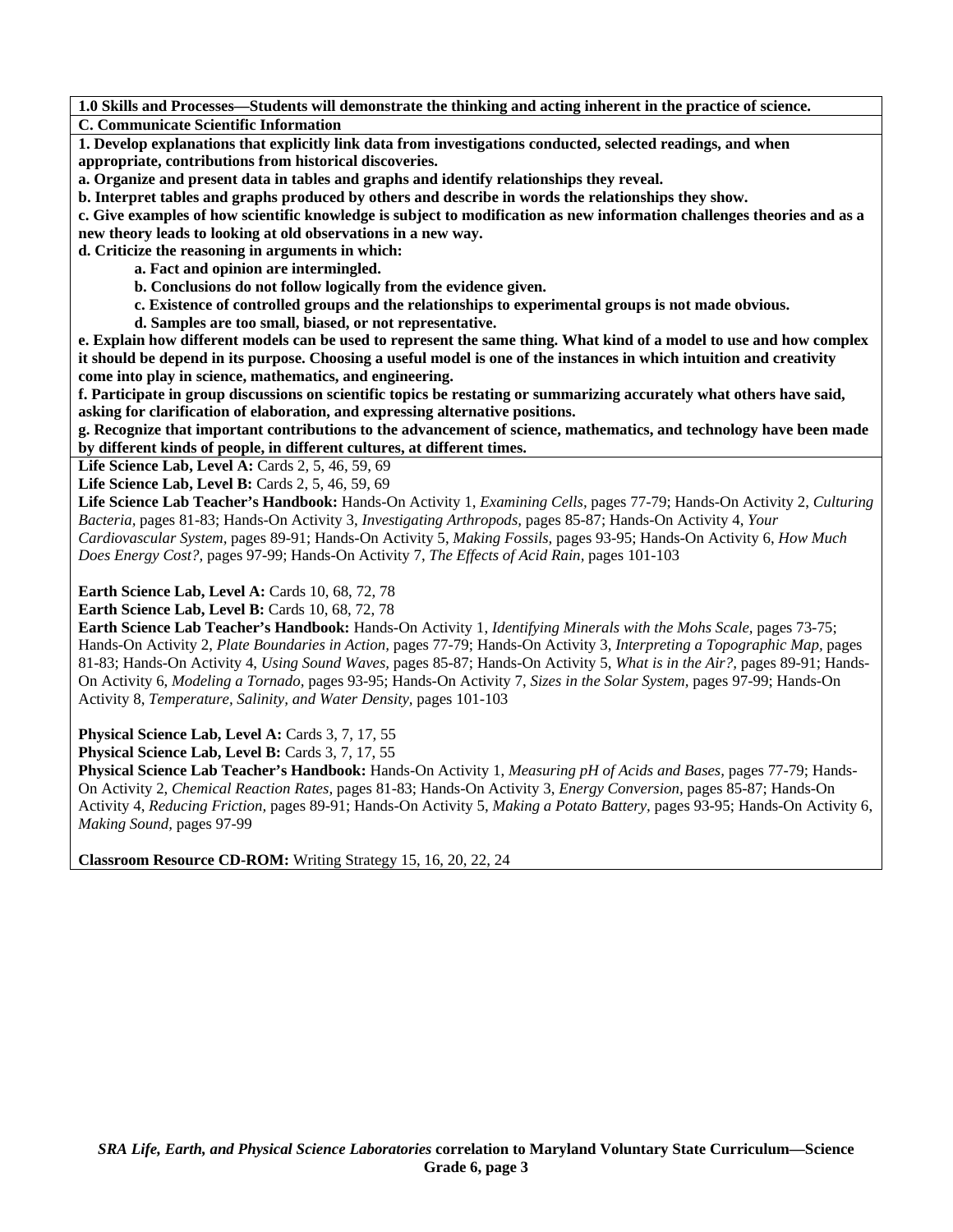**1.0 Skills and Processes—Students will demonstrate the thinking and acting inherent in the practice of science. D. Technology** 

**1. Explain that complex systems require control mechanisms.** 

**a. Explain that the choice of materials for a job depends on their properties and on how they interact with other materials.** 

**b. Demonstrate that all control systems have inputs, outputs, and feedback.** 

**c. Realize that design usually requires taking constraints into account. (Some constraints, such as gravity or the properties of the materials to be used, are unavoidable. Other constraints, including economic, political, social, ethical, and aesthetic ones also limit choices.)** 

**d. Identify reasons that systems fail—they have faulty or poorly matched parts, are used in ways that exceed what was intended by the design, or were poorly designed to begin with.** 

Life Science Lab, Level A: Cards 5, 59, 64, 69, 83, 87, 88, 89, 90 **Life Science Lab, Level B:** Cards 5, 59, 64, 69, 83, 87, 88, 89, 90

**Earth Science Lab, Level A:** Cards 16, 20, 31, 37, 51, 54, 59, 70, 79, 80, 81, 88 **Earth Science Lab, Level B:** Cards 16, 20, 31, 37, 51, 54, 59, 60, 79, 08, 81, 88

**Physical Science Lab, Level A: Cards 33, 35, 70, 71, 72, 73, 76, 81, 84, 90 Physical Science Lab, Level B:** Cards 33, 35, 70, 71, 72, 73, 76, 81, 84, 90

**1.0 Skills and Processes—Students will demonstrate the thinking and acting inherent in the practice of science. D. Technology** 

**2. Analyze, design, assemble and troubleshoot complex systems.** 

**a. Provide evidence that a system can include processes as well as things.** 

**b. Explain that thinking about things as systems means looking for how every part relates to others. (The output from one part of a system [which can include material, energy, or information] can become the input to other parts. Such feedback can serve to control what goes on in the system as a whole.)** 

**c. Analyze any system to determine its connection, both internally and externally to other systems and explain that a system may be thought of as containing subsystems and as being a subsystem of a larger system.** 

Life Science Lab, Level A: Cards 1, 2, 3, 4, 6, 7, 8, 9, 10, 11, 12, 13, 14, 15, 16, 17, 18, 19, 20, 21, 22, 23, 24, 25, 27, 28, 29, 30, 31, 32, 33, 34, 35, 36, 37, 38, 39, 40, 41, 42, 43, 44, 45, 46, 47, 48, 49, 50, 51, 52, 53, 54, 55, 56, 57, 58, 60, 61, 62, 63, 64, 65, 66, 67, 68, 69, 70, 71, 72, 73, 74, 75, 76, 77, 78, 79, 80, 81, 82, 83, 84, 85, 86, 87, 88, 89, 90

Life Science Lab, Level B: Cards 1, 2, 3, 4, 6, 7, 8, 9, 10, 11, 12, 13, 14, 15, 16, 17, 18, 19, 20, 21, 22, 23, 24, 25, 27, 28, 29, 30, 31, 32, 33, 34, 35, 36, 37, 38, 39, 40, 41, 42, 43, 44, 45, 46, 47, 48, 49, 50, 51, 52, 53, 54, 55, 56, 57, 58, 60, 61, 62, 63, 64, 65, 66, 67, 68, 69, 70, 71, 72, 73, 74, 75, 76, 77, 78, 79, 80, 81, 82, 83, 84, 85, 86, 87, 88, 89, 90

**Life Science Lab Teacher's Handbook:** Hands-On Activity 1, *Examining Cells,* pages 77-79; Hands-On Activity 4, *Your Cardiovascular System,* pages 89-91; Hands-On Activity 6, *How Much Does Energy Cost?,* pages 97-99; Hands-On Activity 7, *The Effects of Acid Rain,* pages 101-103

**Earth Science Lab, Level A:** Cards 1, 2, 3, 4, 5, 6, 7, 8, 9, 10, 11, 12, 13, 14, 15, 16, 17, 21, 22, 23, 24, 25, 26, 27, 28, 29, 30, 31, 33, 34, 35, 36, 37, 38, 39, 40, 41, 42, 43, 44, 45, 46, 47, 48, 49, 50, 51, 52, 53, 54, 55, 56, 57, 58, 59, 60, 61, 62, 63, 64, 65, 66, 67, 68, 69, 70, 71, 72, 73, 75, 76, 77, 78, 79, 80, 81, 82, 83, 84, 85, 86, 87, 88, 89, 90

**Earth Science Lab, Level B:** Cards 1, 2, 3, 4, 5, 6, 7, 8, 9, 10, 11, 12, 13, 14, 15, 16, 17, 21, 22, 23, 24, 25, 26, 27, 28, 29, 30, 31, 33, 34, 35, 36, 37, 38, 39, 40, 41, 42, 43, 44, 45, 46, 47, 48, 49, 50, 51, 52, 53, 54, 55, 56, 57, 58, 59, 60, 61, 62, 63, 64, 65, 66, 67, 68, 69, 70, 71, 72, 73, 75, 76, 77, 78, 79, 80, 81, 82, 83, 84, 85, 86, 87, 88, 89, 90

**Earth Science Lab Teacher's Handbook:** Hands-On Activity 1, *Identifying Minerals with the Mohs Scale,* pages 73-75; Hands-On Activity 2, *Plate Boundaries in Action,* pages 77-79; Hands-On Activity 4, *Using Sound Waves,* pages 85-87; Hands-On Activity 6, *Modeling a Tornado,* pages 93-95; Hands-On Activity 8, *Temperature, Salinity, and Water Density,* pages 101-103

**Physical Science Lab, Level A:** Cards 1, 2, 3, 4, 5, 6, 7, 8, 9, 10, 11, 12, 13, 14, 15, 16, 18, 19, 20, 21, 22, 23, 24, 25, 26, 27, 28, 29, 30, 31, 32, 33, 34, 36, 37, 38, 39, 40, 41, 42, 43, 44, 45, 46, 47, 48, 49, 50, 51, 52, 53, 54, 55, 56, 57, 58, 59, 60, 61, 62, 63, 64, 65, 66, 67, 68, 69, 70, 71, 72, 73, 74, 75, 76, 77, 78, 79, 80, 81, 82, 83, 84, 85, 86, 87, 88, 89, 90

**Physical Science Lab, Level B:** Cards 1, 2, 3, 4, 5, 6, 7, 8, 9, 10, 11, 12, 13, 14, 15, 16, 18, 19, 20, 21, 22, 23, 24, 25, 26, 27, 28, 29, 30, 31, 32, 33, 34, 36, 37, 38, 39, 40, 41, 42, 43, 44, 45, 46, 47, 48, 49, 50, 51, 52, 53, 54, 55, 56, 57, 58, 59, 60, 61, 62, 63, 64, 65, 66, 67, 68, 69, 70, 71, 72, 73, 74, 75, 76, 77, 78, 79, 80, 81, 82, 83, 84, 85, 86, 87, 88, 89, 90

**Physical Science Lab Teacher's Handbook:** Hands-On Activity 1, *Measuring pH of Acids and Bases,* pages 77-79; Hands-On Activity 2, *Chemical Reaction Rates,* pages 81-83; Hands-On Activity 3, *Energy Conversion,* pages 85-87; Hands-On Activity 4, *Reducing Friction,* pages 89-91; Hands-On Activity 5, *Making a Potato Battery,* pages 93-95; Hands-On Activity 6, *Making Sound,* pages 97-99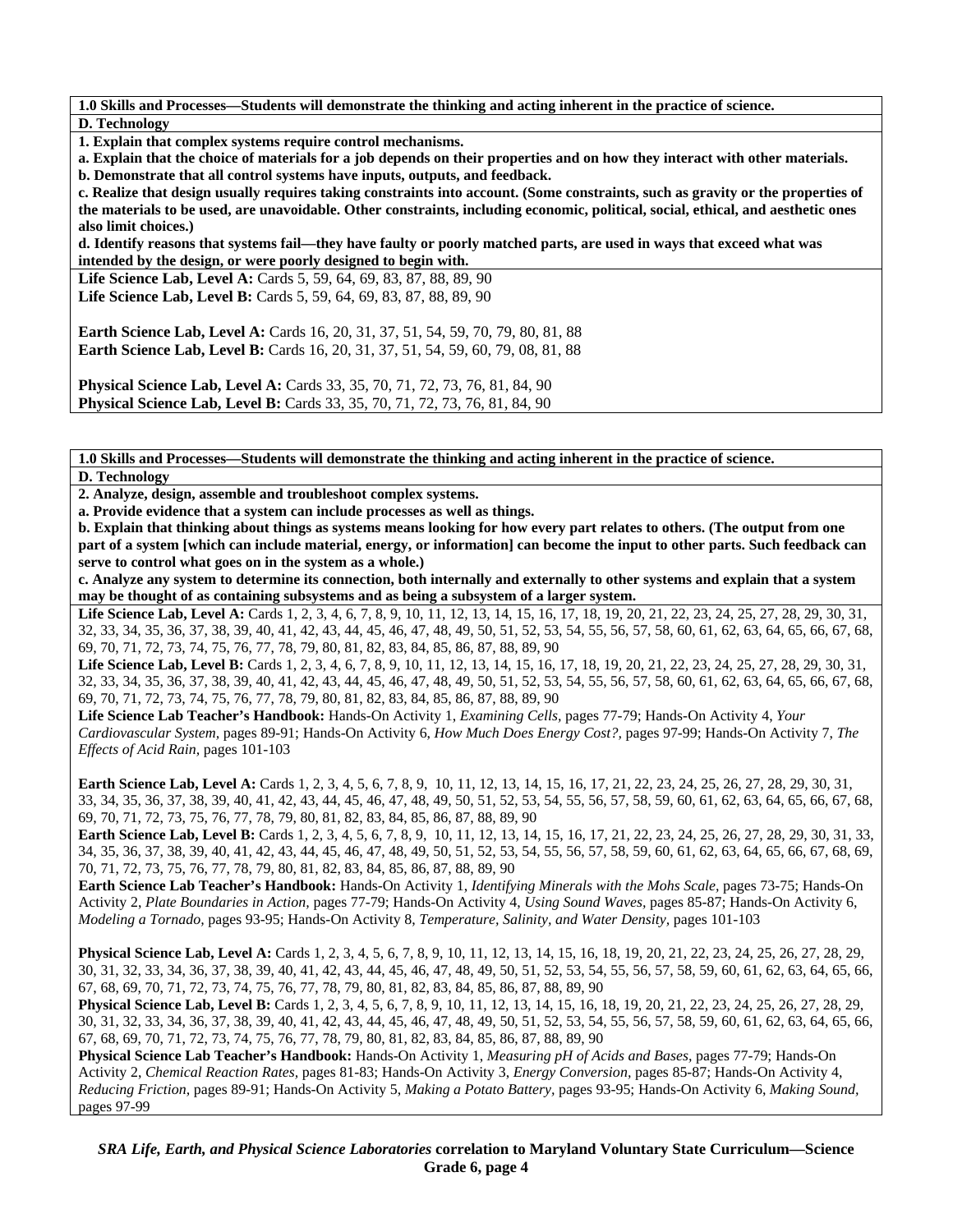**1.0 Skills and Processes—Students will demonstrate the thinking and acting inherent in the practice of science. D. Technology** 

**3. Analyze the value and the limitations of different types of models in explaining real things and processes.** 

**a. Explain that the kind of model to use and how complex it should be depends on its purpose and that it is possible to have different models used to represent the same thing.** 

**b. Explain, using examples that models are often used to think about processes that happen too slowly, too quickly, or on too small a scale to observe directly, or that are too vast to be changed deliberately, or that are potentially dangerous.** 

**c. Explain that models may sometimes mislead by suggesting characteristics that are not really shared with what is being modeled.** 

**Life Science Lab Teacher's Handbook:** Hands-On Activity 4, *Your Cardiovascular System,* pages 89-91; Hands-On Activity 5, *Making Fossils,* pages 93-95; Hands-On Activity 6, *How Much Does Energy Cost?,* pages 97-99

**Earth Science Lab Teacher's Handbook:** Hands-On Activity 6, *Modeling a Tornado,* pages 93-95; Hands-On Activity 7, *Sizes in the Solar System,* pages 97-99

**Physical Science Lab Teacher's Handbook:** Hands-On Activity 5, *Making a Potato Battery,* pages 93-95; Hands-On Activity 6, *Making Sound,* pages 97-99

**Classroom Resource CD-ROM:** Writing Strategy 20

**2.0 Earth/Space Science—Students will use scientific skills and processes to explain the chemical and physical interactions (i.e., natural forces and cycles) of the environment, Earth, and the universe that occur over time.** 

**A. Materials and Processes That Shape a Planet** 

**2. Cite evidence to demonstrate and explain that physical weathering and chemical weathering cause changes to Earth materials.** 

**a. Identify examples of physical weathering, such as the effect of wind, ice, etc. and describe the changes caused in each.** 

**b. Describe the changes in materials caused by each of the chemical weathering processes listed:** 

 **a. Rusting/tarnishing** 

 **b. Dissolving by acid rain.** 

**c. Compare physical and chemical weathering and provide examples of changes caused in Earth materials or features by each of these processes.** 

**Earth Science Lab, Level A: Cards 22, 24, 25, 26, 27, 28** 

**Earth Science Lab, Level B:** Cards 22, 24, 25, 26, 27, 28

**2.0 Earth/Space Science—Students will use scientific skills and processes to explain the chemical and physical interactions (i.e., natural forces and cycles) of the environment, Earth, and the universe that occur over time.** 

**A. Materials and Processes That Shape a Planet** 

**4. Differentiate among sedimentary, igneous, and metamorphic rocks based upon the processes by which they are formed.** 

**a. Identify and describe the processes that form sedimentary rocks.** 

- **a. Deposition**
- **b. Compaction**
- **c. Cementation.**

**b. Identify and describe the processes that form igneous rocks.** 

 **a. Volcanic eruptions** 

 **b. Igneous intrusions.** 

**c. Identify and describe the processes that form metamorphic rocks.** 

 **a. High temperature** 

 **b. Pressure.** 

**d. Cite features that can be used as evidence to distinguish among the three types of rocks and relate these features to the processes that form each rock type.** 

**e. Describe the processes that change one form of rock into another (rock cycle).** 

**Earth Science Lab, Level A: Cards 6, 7, 8, 9, 17 Earth Science Lab, Level B: Cards 6, 7, 8, 9, 17** 

*SRA Life, Earth, and Physical Science Laboratories* **correlation to Maryland Voluntary State Curriculum—Science Grade 6, page 5**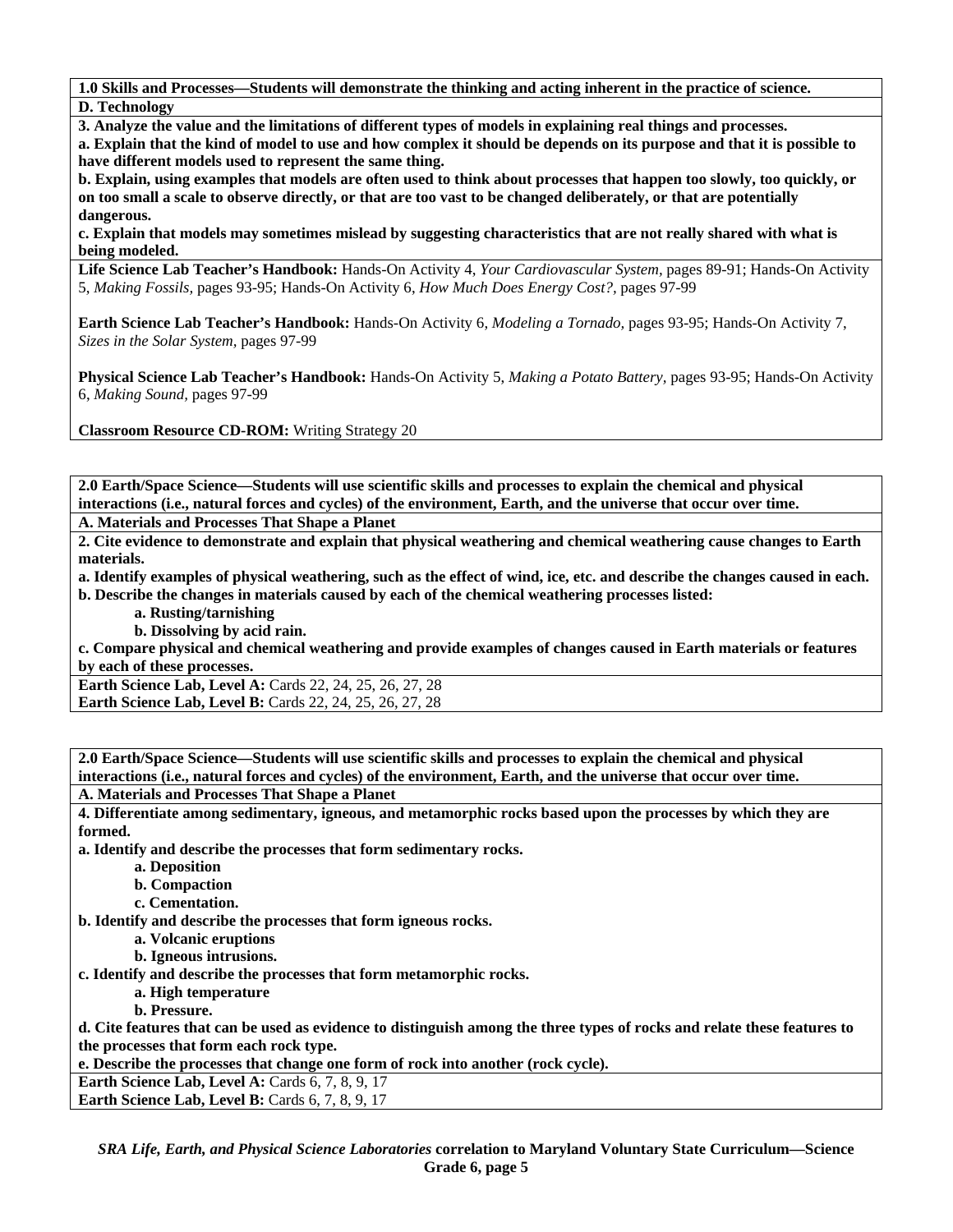| 2.0 Earth/Space Science—Students will use scientific skills and processes to explain the chemical and physical   |
|------------------------------------------------------------------------------------------------------------------|
| interactions (i.e., natural forces and cycles) of the environment, Earth, and the universe that occur over time. |
| <b>C. Plate Tectonics</b>                                                                                        |
| 1. Recognize and describe the internal and external structure of the Earth.                                      |
| a. Recognize and describe that the Earth's mantle                                                                |
| a. Lies between the core and the crust                                                                           |
| <b>b.</b> Is very hot                                                                                            |
| c. Has properties of both solids and liquid.                                                                     |
| b. Recognize and describe that the Earth's core                                                                  |
| a. Is at the center of the Earth                                                                                 |
| <b>b.</b> Is very hot                                                                                            |
| c. Is dense and metallic.                                                                                        |
| c. Identify and describe the Earth's crust.                                                                      |
| a. The solid crust consists of separate plates.                                                                  |
| b. The plates constantly move at a slow pace in different directions.                                            |
| c. The plates interact with one another as a result of plate motion.                                             |
| Earth Science Lab, Level A: Cards 1, 2, 10, 11, 12, 13, 14, 15, 16, 17, 88                                       |
| <b>Earth Science Lab, Level B:</b> Cards 1, 2, 10, 11, 12, 13, 14, 15, 16, 17, 88                                |
| Earth Science Lab Teacher's Handbook: Hands-On Activity 2, Plate Boundaries in Action, pages 77-79               |

**2.0 Earth/Space Science—Students will use scientific skills and processes to explain the chemical and physical interactions (i.e., natural forces and cycles) of the environment, Earth, and the universe that occur over time.** 

**C. Plate Tectonics** 

**2. Recognize and explain how geologic events are a result of the movement of Earth's crustal plates.** 

**a. Recognize and describe the evidence for plate movement.** 

 **a. Shape of continents.** 

 **b. Continuity of geologic features and fossils on the continents.** 

 **c. Ocean rifts, seafloor spreading.** 

 **d. Global patterns of earthquakes and volcanoes.** 

**b. Recognize and explain that major geologic events (earthquakes, volcanic activity, sea floor spreading) occur along crustal plate boundaries.** 

**Earth Science Lab, Level A: Cards 10, 11, 12, 13, 14, 15, 16, 17, 88 Earth Science Lab, Level B:** Cards 10, 11, 12, 13, 14, 15, 16, 17, 88

**2.0 Earth/Space Science—Students will use scientific skills and processes to explain the chemical and physical interactions (i.e., natural forces and cycles) of the environment, Earth, and the universe that occur over time.** 

**D. Astronomy** 

**1. Recognize that objects of our solar system are interrelated.** 

**a. Recognize that Earth and its closest star, the Sun, are part of a disk-shaped galaxy of stars and that our galaxy is one of billions of galaxies.** 

**b. Construct models with accurate scale that represent the position of the Earth relative to the sun and to other planets. c. Identify and describe the general pattern of movement of all objects in our solar system.** 

**d. Recognize that the pull of gravity causes the pattern of motion of celestial objects.** 

**Earth Science Lab, Level A: Cards 62, 64, 65, 67, 68, 69, 70, 71, 72, 73, 74, 77** 

**Earth Science Lab, Level B:** Cards 62, 64, 65, 67, 68, 69, 70, 71, 72, 73, 74, 77

**Earth Science Lab Teacher's Handbook:** Hands-On Activity 7, *Sizes in the Solar System,* pages 97-99

Physical Science Lab, Level A: Card 59 Physical Science Lab, Level B: Card 59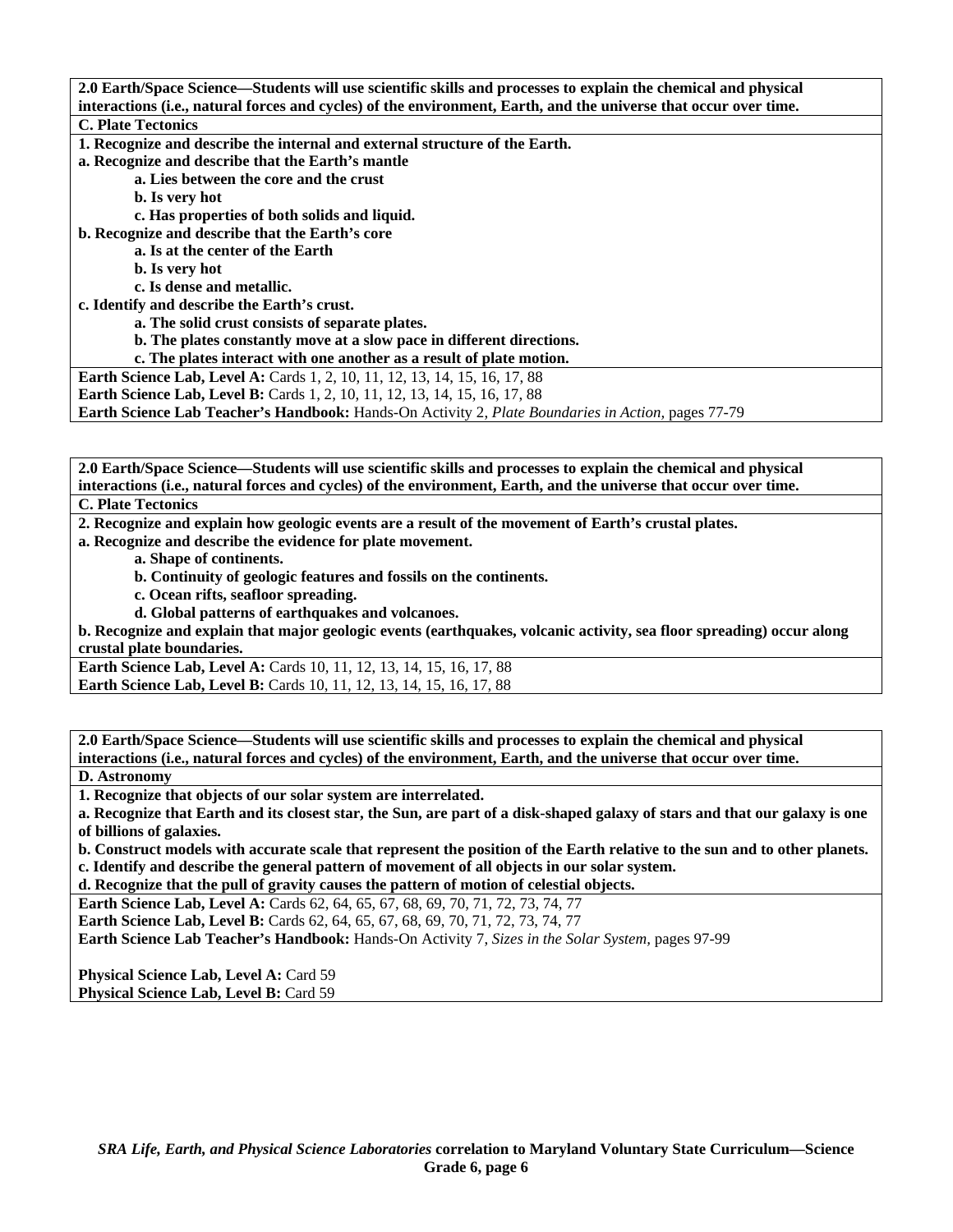**3.0 Life Science—The students will use scientific skills and processes to explain the dynamic nature of living things, their interactions, and the results from the interaction that occur over time.** 

**D. Evolution** 

**1. Explain that in any particular environment, the growth and survival or organisms and species depend on the physical conditions.** 

**a. Cite examples and describe that small differences between parents and offspring can accumulate (through selective breeding) in successive generations so that descendants are very different from their ancestors.** 

**b. Explain that in all environments—freshwater, marine, forest, desert, grassland, mountain, and others—organisms with similar needs may compete with one another for resources, including food, space, water, air, and shelter.** 

**c. Explain that in any particular environment individual organisms with certain traits are more likely than others to survive and have offspring.** 

**d. Explain, with examples, ways that people can control some characteristics of plants and animals they raise by selective breeding.** 

**e. Describe ways in which changes in environmental conditions can affect the survival of individual organisms and entire species.** 

**f. Describe how sediments of sand and smaller particles (sometimes containing the remains of organisms) are gradually buried and are cemented together by dissolved minerals to form solid rock; and describe that such fossils provide evidence for the long history of changing life forms whose remains are found in the rocks.** 

**g. Explain that he more recently deposited rock layers are likely to contain fossils resembling existing species.** 

**Life Science Lab, Level A:** Cards 64, 65, 66, 67, 75, 81, 82, 84, 86, 87, 88, 89, 90

Life Science Lab, Level B: Cards 64, 65, 66, 67, 75, 81, 82, 84, 86, 87, 88, 89, 90

**Life Science Lab Teacher's Handbook:** Hands-On Activity 5, *Making Fossils,* pages 93-95

**Earth Science Lab, Level A: Cards 30, 31, 33, 34, 59, 60, 61 Earth Science Lab, Level B:** Cards 30, 31, 33, 34, 59, 60, 61

**3.0 Life Science—The students will use scientific skills and processes to explain the dynamic nature of living things, their interactions, and the results from the interaction that occur over time.** 

**F. Ecology** 

**1. Give reasons supporting the fact that the number of organisms an environment can support depends on the physical conditions and resources available.** 

**a. Explain that populations increase or decrease relative to the availability of resources and the conditions of the environment.** 

**b. Identify and describe factors that could limit populations within any environment, such as disease, introduction of a nonnative species, depletion of resources, etc.** 

**c. Explain that within any environment organisms with similar needs may compete with one another for resources.** 

**d. Cite examples to illustrate that competition is reduced within organisms use different sets of resources, such as birds in a forest eat different kinds and sizes of seeds.** 

**Life Science Lab, Level A:** Cards 71, 72, 73, 74, 75, 76, 77, 86 **Life Science Lab, Level B:** Cards 71, 72, 73, 74, 75, 76, 77, 86

**4.0 Chemistry—Students will use scientific skills and processes to explain the composition, structure, and interaction of matter in order to support the predictability of structure and energy transformations.** 

**C. States of Matter** 

**1. Provide evidence and examples illustrating that many substances can exist as a solid, liquid, or gas depending on temperature.** 

**a. Use evidence from investigations to describe the effect that adding heat energy to different types of matter has on the rate at which the matter changes from one state to another.** 

**b. Based on data from investigations describe the effect that removing heat energy from different types of matter has on the rate at which the matter changes from one state to another.** 

**c. Analyze data gathered and formulate a conclusion on the effects of temperature change on most substances.** 

**Physical Science Lab, Level A: Cards 5, 6, 7, 8, 42 Physical Science Lab, Level B: Cards 5, 6, 7, 8, 42**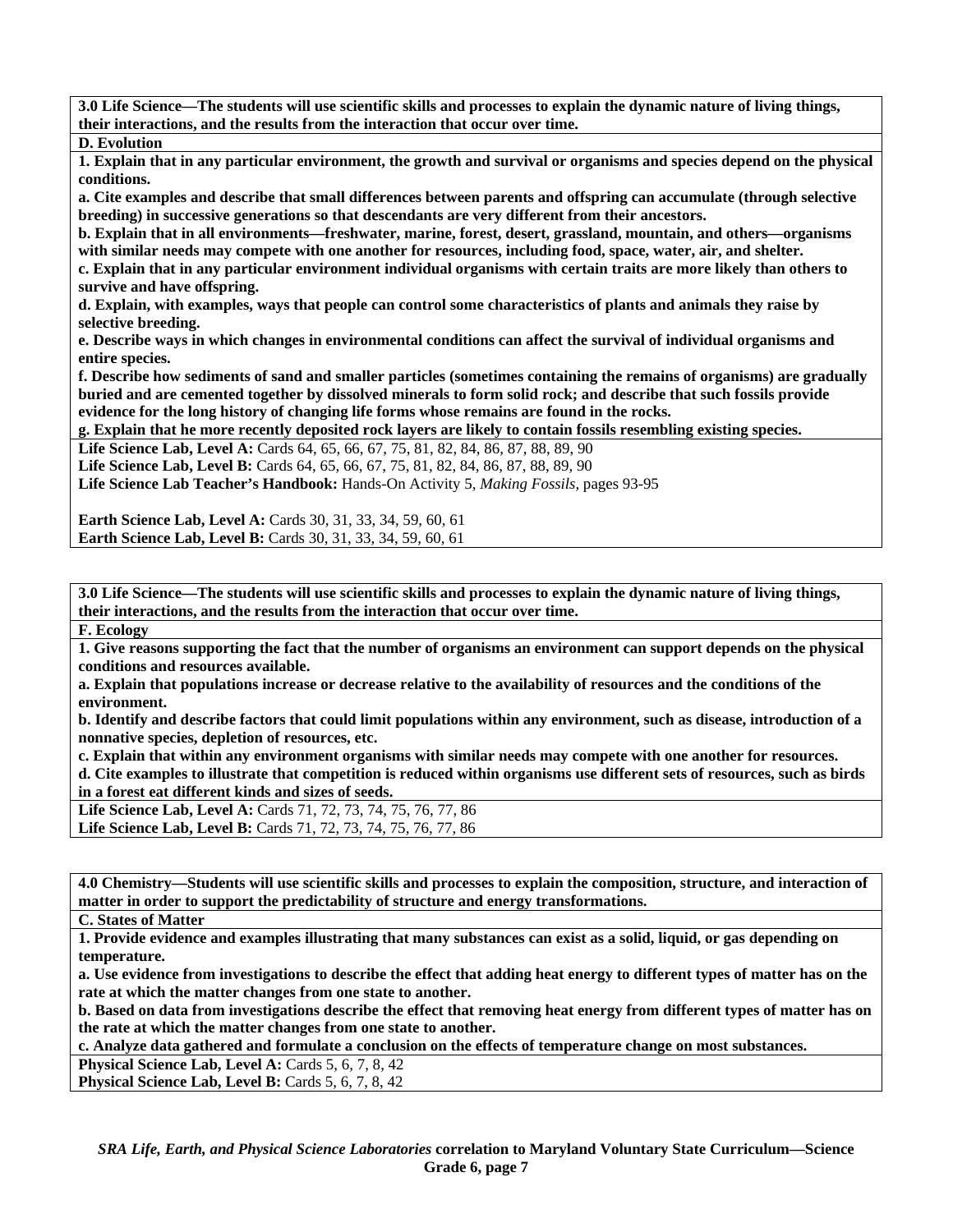| 4.0 Chemistry—Students will use scientific skills and processes to explain the composition, structure, and interaction of |
|---------------------------------------------------------------------------------------------------------------------------|
| matter in order to support the predictability of structure and energy transformations.                                    |
| <b>D. Physical and Chemical Changes</b>                                                                                   |
| 1. Cite examples to support the fact that some substances can be separated into the original substances from which they   |
| were made.                                                                                                                |
| a. Investigate and identify ways to describe and classify mixtures using the observable and measurable properties of      |
| their components.                                                                                                         |
| a. Magnetism                                                                                                              |
| b. Boiling point                                                                                                          |
| c. Solubility in water.                                                                                                   |
| b. Based on data gathered, identify and describe various processes used to separate mixtures.                             |
| a. Filtration                                                                                                             |
| <b>b.</b> Evaporation                                                                                                     |
| c. Paper chromatography.                                                                                                  |
| c. Use data gathered to provide a reasonable explanation for the idea that the mass of a mixture is equal to the sum of   |
| the masses of its components.                                                                                             |
| Physical Science Lab, Level A: Cards 9, 12, 13                                                                            |
| Physical Science Lab, Level B: Cards 9, 12, 13                                                                            |

**C. Electricity and Magnetism** 

**2. Cite evidence supporting that electrical energy can be produced from a variety of energy sources and can itself be transformed into almost any other form of energy.** 

**a. Research and identify various energy sources and the energy transforming devices used to produce electrical energy.** 

 **a. Wind (generators, wind mills)** 

 **b. Sun (solar cells)** 

 **c. Water (turbines)** 

 **d. Fossil fuels (engines).** 

**b. Cite examples that demonstrate the transformation of electrical energy into other forms of energy.** 

**c. Investigate and describe that some materials allow the quick, convenient, and safe transfer of electricity (conductors), while others prevent the transfer of electricity (insulators).** 

**d. Identify and describe the energy transformations in simple electric circuits.** 

**Physical Science Lab, Level A:** Cards 34, 42, 45, 46, 47, 48, 49, 68, 69, 70, 71, 72, 73, 76

**Physical Science Lab, Level B:** Cards 34, 42, 45, 46, 47, 48, 49, 68, 69, 70, 71, 72, 73, 76

**Physical Science Lab Teacher's Handbook:** Hands-On Activity 5, *Making a Potato Battery,* pages 93-95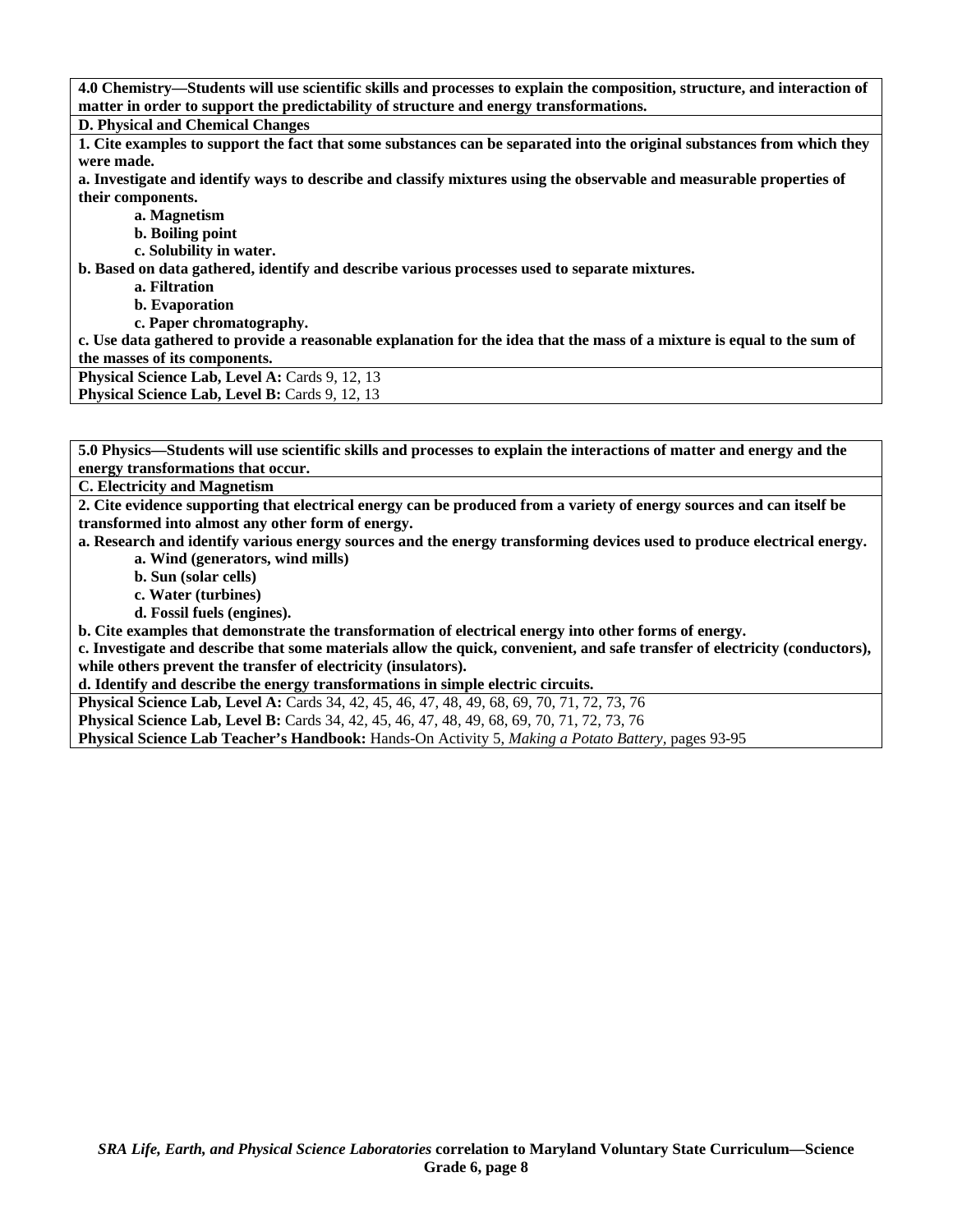**C. Electricity and Magnetism** 

**3. Identify and describe magnetic fields and their relationship to electric current.** 

**a. Investigate and describe the magnetic fields surrounding various types of magnets using materials, such as iron filings and small compasses.** 

 **a. A single bar magnet** 

 **b. Two bar magnets with like poles facing** 

 **two bar magnets with opposite poles facing** 

 **d. A horseshoe magnet.** 

**b. Investigate and explain ways to change the strength of a simple electromagnet by varying the number of coils wrapped, the amount of electricity in the wire, the number of batteries used, and whether or not an iron core is used. c. Describe how the electromagnet demonstrates the relationship of magnetism and electricity and identify common devices that demonstrate application of the relationship.** 

 **a. Electric motors (fans, hair dryers, can openers)** 

 **b. Electrical generators (turbine).** 

**d. Based on investigations describe tat electricity moving through a wire produces a magnetic force on materials placed near the wire.** 

 **a. Iron filings** 

 **b. Compasses.** 

Physical Science Lab, Level A: Cards 74, 75, 76 **Physical Science Lab, Level B: Cards 74, 75, 76** 

**5.0 Physics—Students will use scientific skills and processes to explain the interactions of matter and energy and the energy transformations that occur. D. Wave Interactions 1. Identify and describe the relationship among the various properties of waves. a. Cite examples to show waves transfer energy from one place to another. a. Light b. Sound c. Earthquakes waves. b. Measure and describe the wavelength, frequency, and amplitude of waves using: a. Water b. Ropes c. Springs. c. Measure and describe the relationship between the frequency and the wavelength of a wave. Earth Science Lab, Level A: Card 16 Earth Science Lab, Level B: Card 16 Physical Science Lab, Level A:** Cards 77, 78, 79, 80, 82, 83, 85 **Physical Science Lab, Level B:** Cards 77, 78, 79, 80, 82, 83, 85 **Physical Science Lab Teacher's Handbook:** Hands-On Activity 6, *Making Sound,* pages 97-99 **5.0 Physics—Students will use scientific skills and processes to explain the interactions of matter and energy and the energy transformations that occur. D. Wave Interactions 2. Provide examples to demonstrate the relationship among the properties of waves using sound.** 

**a. Investigate and describe the pitch of sounds can be varied by changing the rate of vibration.** 

**b. Identify and describe the relationship among frequency, wavelength, and pitch.** 

**c. Observe and describe the relationship between amplitude and loudness.** 

**d. Cite evidence that sound waves transfer energy using observation of sympathetic tuning forks, tuned guitar strings, etc.** 

**Physical Science Lab, Level A: Cards 79, 80, 81** 

Physical Science Lab, Level B: Cards 79, 80, 81

**Physical Science Lab Teacher's Handbook:** Hands-On Activity 6, *Making Sound,* pages 97-99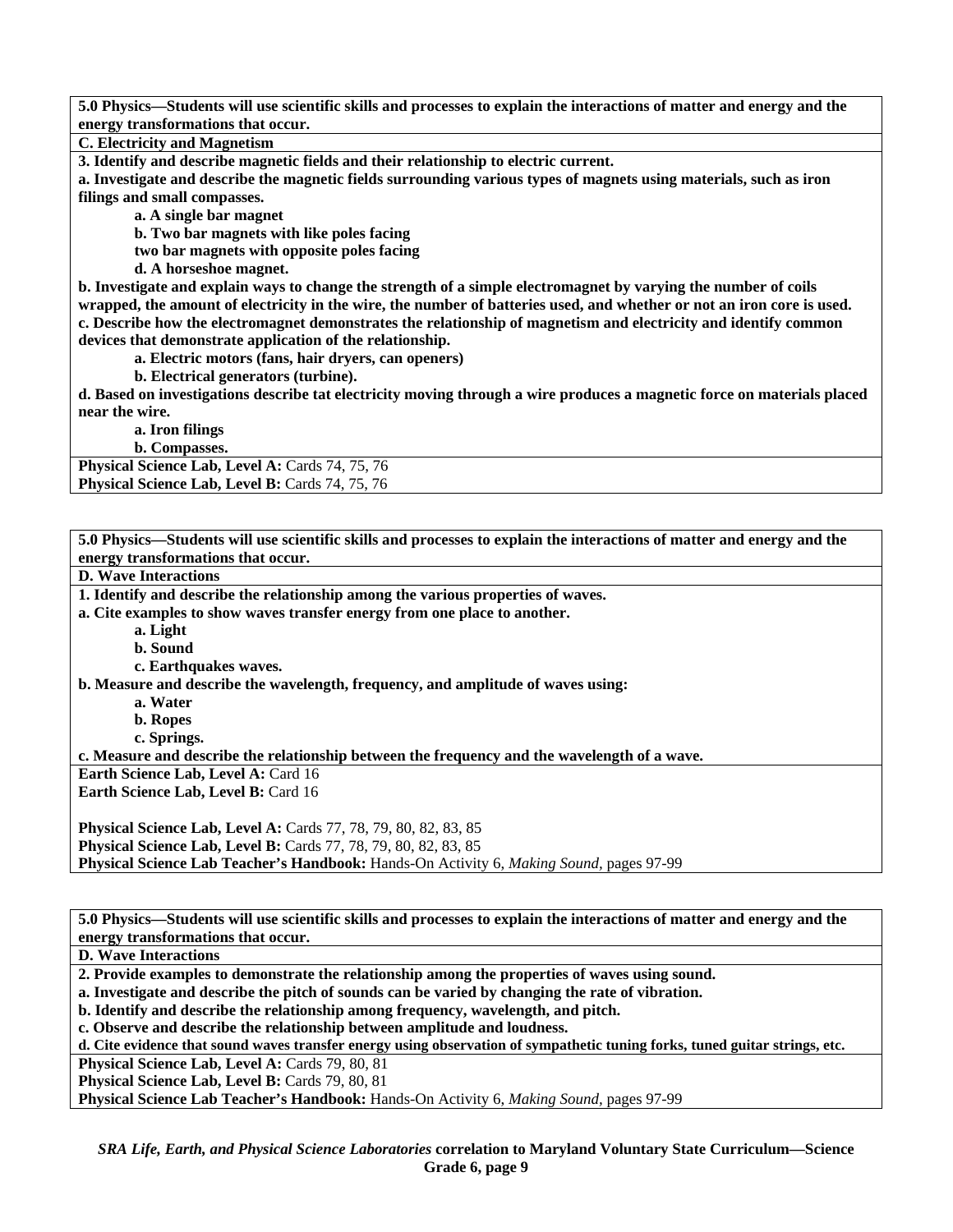### **D. Wave Interactions**

**3. Investigate and cite the rules that govern behaviors of light.** 

**a. Based on data generalize the law of reflection.** 

**b. Cite evidence from observations and research to support the fact that something can be "seen" when light waves emitted or reflected by it enter the eye.** 

**c. Based on observations predict the change in the direction (refraction) of light as it travels from one material to another.** 

**d. Cite evidence that the amount of light energy absorbed or reflected depends on the color of the object illuminated. Physical Science Lab, Level A: Cards 82, 83, 84, 85, 86, 87, 88, 89, 90 Physical Science Lab, Level B:** Cards 82, 83, 84, 85, 86, 87, 88, 89, 90

**6.0 Environmental Science—Students will use scientific skills and processes to explain the interactions of environmental factors (living and nonliving) and analyze their impact from a local to a global perspective.** 

**A. Natural Resources and Human Needs** 

**1. Recognize and compare how different parts of the world have varying amounts and types of natural resources and how the use of those resources impacts the environmental quality.** 

**a. Identify and describe natural resources as:** 

 **a. Land** 

- **b. Fossil fuels**
- **c. Forests**
- **d. Water**
- **e. Wind**
- **f. Minerals**
- **g. Wildlife.**

**b. Identify and describe the distribution of natural resources around the Earth.** 

**c. Identify and describe how the natural change processes may be affected by human activities.** 

- **a. Agriculture**
- **b. Beach preservation**
- **c. Mining**

 **d. Development/construction** 

 **e. Stream/river alteration.** 

**d. Identify and describe problems associated with obtaining, using, and distributing natural resources.** 

**e. Identify possible solutions to problems associated with obtaining, using, and distributing natural resources.** 

**Life Science Lab, Level A:** Cards 84, 85, 86, 87, 88, 89, 90

**Life Science Lab, Level B:** Cards 84, 85, 86, 87, 88, 89, 90

**Life Science Lab Teacher's Handbook:** Hands-On Activity 7, *The Effects of Acid Rain,* pages 101-103

**Earth Science Lab, Level A:** Cards 5, 6, 7, 8, 29, 35, 37, 42, 59, 60, 61, 85, 86, 90 **Earth Science Lab, Level B:** Cards 5, 6, 7, 8, 29, 35, 37, 42, 59, 60, 61, 85, 86, 90 **Earth Science Lab Teacher's Handbook:** Hands-On Activity 5, *What is in the Air?,* pages 89-91

**Physical Science Lab, Level A:** Cards 38, 46, 47, 48, 49 **Physical Science Lab, Level B:** Cards 38, 46, 47, 48, 49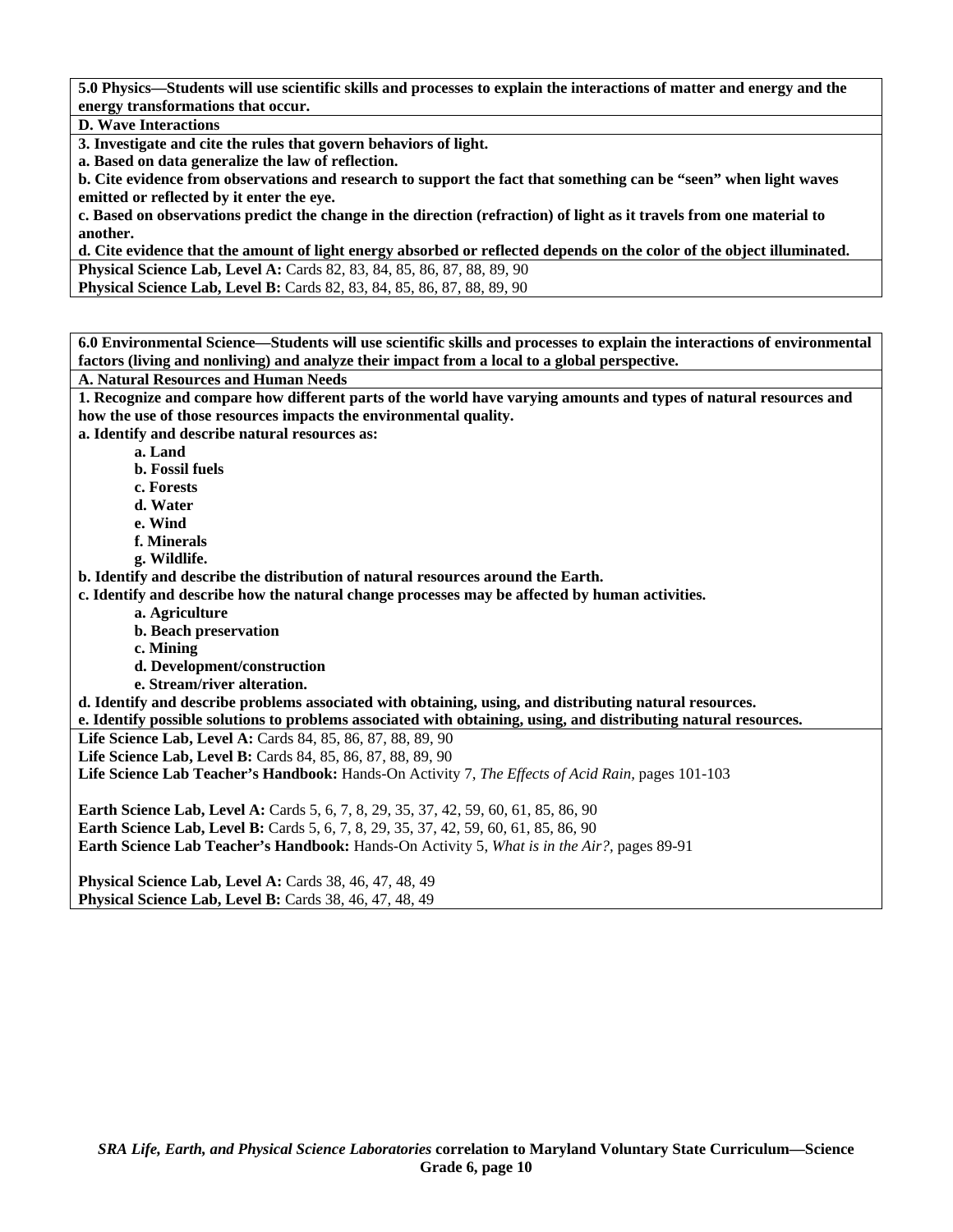**6.0 Environmental Science—Students will use scientific skills and processes to explain the interactions of environmental factors (living and nonliving) and analyze their impact from a local to a global perspective.** 

**B. Environmental Issues** 

**1. Recognize and explain that decisions influencing the use of natural resources may have benefits, drawbacks, unexpected consequences, and tradeoffs.** 

**a. Identify and describe personal and community behaviors that waste natural resources and/or cause environmental harm and those behaviors that maintain or improve the environment.** 

**b. Identify and describe that individuals and groups assess and manage risk to the environment differently.** 

**Life Science Lab, Level A: Cards 84, 87, 88, 89, 90** 

**Life Science Lab, Level B: Cards 84, 87, 88, 89, 90** 

**Earth Science Lab, Level A:** Cards 29, 37, 42, 59, 60, 61, 85, 86 **Earth Science Lab, Level B:** Cards 29, 37, 42, 59, 60, 61, 85, 86

**6.0 Environmental Science—Students will use scientific skills and processes to explain the interactions of environmental factors (living and nonliving) and analyze their impact from a local to a global perspective.** 

**B. Environmental Issues** 

**1. Recognize and explain that human-caused changes have consequences for Maryland's environment as well as for other places and future times.** 

**a. Identify and describe a range of local issues that have an impact on people in other places.** 

**b. Recognize and describe how environmental change in one part of the world can have consequences for other parts of the world.** 

**c. Identify and describe that ecosystems can be impacted by human activities.** 

 **a. Protection of the Chesapeake bay watershed** 

 **b. resource acquisition and use** 

- **c. Land use decisions (agriculture, mining, and development)**
- **d. Recycling**

 **e. Use and disposal of toxic substances.** 

Life Science Lab, Level A: Cards 84, 86, 87, 88, 89, 90

**Life Science Lab, Level B:** Cards 84, 86, 87, 88, 89, 90

**Life Science Lab Teacher's Handbook:** Hands-On Activity 7, *The Effects of Acid Rain,* pages 101-103

**Earth Science Lab, Level A:** Cards 37, 42, 59, 60, 61, 86 **Earth Science Lab, Level B:** Cards 37, 42, 59, 60, 61, 86 **Earth Science Lab Teacher's Handbook:** Hands-On Activity 5, *What is in the Air?,* pages 89-91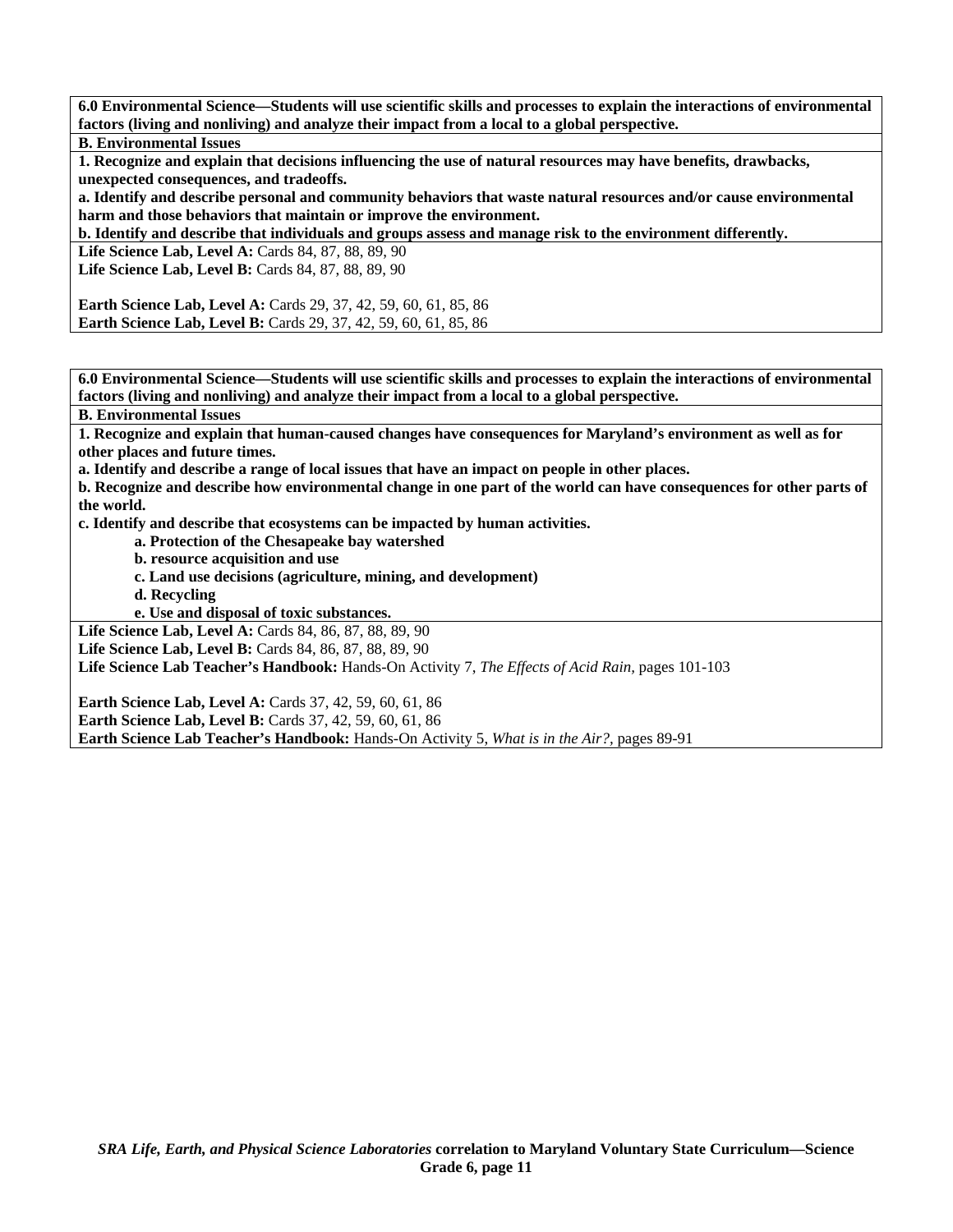# *SRA Life, Earth, and Physical Science Laboratories*  **correlation to Maryland Voluntary State Curriculum—Science Grade 7**

*SRA Life, Earth, and Physical Science Laboratories* provide core science content in an alternate reading format. Each *SRA Science Lab* contains 180 Science Cards covering key science concepts and vocabulary. Each lab covers 90 different science topics presented at two different reading levels to meet varied student abilities. The *Teacher's Handbook* includes hands-on inquiry activities as well as vocabulary building exercises. The *Classroom Resource CD-ROM* includes Writing Strategies in Science along with tests and vocabulary games.

**1.0 Skills and Processes—Students will demonstrate the thinking and acting inherent in the practice of science. A. Constructing Knowledge** 

**1. Design, analyze, or carry out simple investigations and formulate appropriate conclusions based on data obtained or provided.** 

**a. Explain that scientists differ greatly in what phenomena they study and how they go about their work.** 

**b. Develop the ability to clarify questions and direct them toward objects and phenomena that can be described, explained, or predicted by scientific investigations.** 

**c. Explain and provide examples that all hypotheses are valuable, even if they turn out not to be true, if they lead to fruitful investigations.** 

**d. Locate information in reference books, back issues of newspapers, magazines and compact disks, and computer databases.** 

**e. Explain that if more than one variable changes at the same in an investigation, the outcome of the investigation may not be clearly attributed to any one of the variables.** 

**f. Give examples of when further studies of the question being investigated may be necessary.** 

**g. Give reasons for the importance of waiting until an investigation has been repeated many times before accepting the results as correct.** 

**h. Use mathematics to interpret and communicate data.** 

**i. Explain why accurate recordkeeping, openness, and replication are essential for maintaining an investigator's credibility with other scientists and society.** 

**Life Science Lab Teacher's Handbook:** Hands-On Activity 1, *Examining Cells,* pages 77-79; Hands-On Activity 2, *Culturing Bacteria,* pages 81-83; Hands-On Activity 3, *Investigating Arthropods,* pages 85-87; Hands-On Activity 4, *Your Cardiovascular System,* pages 89-91; Hands-On Activity 5, *Making Fossils,* pages 93-95; Hands-On Activity 6, *How Much Does Energy Cost?,* pages 97-99; Hands-On Activity 7, *The Effects of Acid Rain,* pages 101-103

**Earth Science Lab Teacher's Handbook:** Hands-On Activity 1, *Identifying Minerals with the Mohs Scale,* pages 73-75; Hands-On Activity 2, *Plate Boundaries in Action,* pages 77-79; Hands-On Activity 3, *Interpreting a Topographic Map,* pages 81-83; Hands-On Activity 4, *Using Sound Waves,* pages 85-87; Hands-On Activity 5, *What is in the Air?,* pages 89-91; Hands-On Activity 6, *Modeling a Tornado,* pages 93-95; Hands-On Activity 7, *Sizes in the Solar System,* pages 97-99; Hands-On Activity 8, *Temperature, Salinity, and Water Density,* pages 101-103

**Physical Science Lab Teacher's Handbook:** Hands-On Activity 1, *Measuring pH of Acids and Bases,* pages 77-79; Hands-On Activity 2, *Chemical Reaction Rates,* pages 81-83; Hands-On Activity 3, *Energy Conversion,* pages 85-87; Hands-On Activity 4, *Reducing Friction,* pages 89-91; Hands-On Activity 5, *Making a Potato Battery,* pages 93-95; Hands-On Activity 6, *Making Sound,* pages 97-99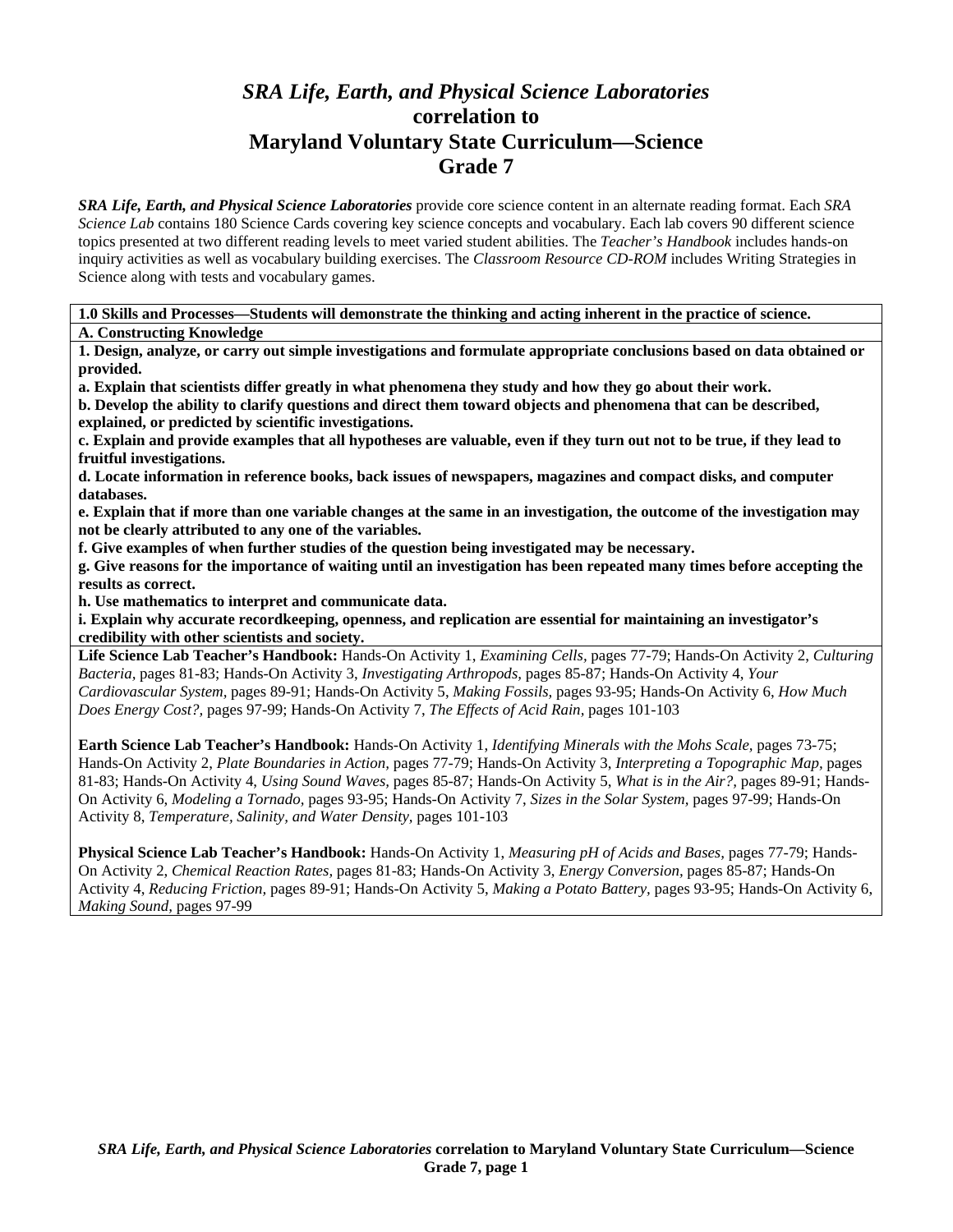**1.0 Skills and Processes—Students will demonstrate the thinking and acting inherent in the practice of science. B. Applying Evidence and Reasoning** 

**1. Review data from a single simple experiment, summarize the data, and construct a logical argument about the causeand-effect relationships in the experiment.** 

**a. Verify the idea that there is no fixed set of steps all scientists follow, scientific investigations usually involve the collection of relevant evidence, the use of logical reasoning, and the application of imagination in devising hypotheses and explanations to make sense of the collected evidence.** 

**b. Explain that what people expect to observe often affects what they actually do observe and that scientists know about this danger to objectivity and take steps to try to avoid it when designing investigations and examining data. c. Explain that even though different explanations are given for the same evidence, it is not always possible to tell which one is correct.** 

**d. Describe the reasoning that lead to the interpretation of data and conclusions drawn.** 

**e. Question claims based on vague statements or on statements made by people outside their area of expertise.** 

**Life Science Lab Teacher's Handbook:** Hands-On Activity 1, *Examining Cells,* pages 77-79; Hands-On Activity 2, *Culturing Bacteria,* pages 81-83; Hands-On Activity 3, *Investigating Arthropods,* pages 85-87; Hands-On Activity 4, *Your Cardiovascular System,* pages 89-91; Hands-On Activity 5, *Making Fossils,* pages 93-95; Hands-On Activity 6, *How Much Does Energy Cost?,* pages 97-99; Hands-On Activity 7, *The Effects of Acid Rain,* pages 101-103

**Earth Science Lab Teacher's Handbook:** Hands-On Activity 1, *Identifying Minerals with the Mohs Scale,* pages 73-75; Hands-On Activity 2, *Plate Boundaries in Action,* pages 77-79; Hands-On Activity 3, *Interpreting a Topographic Map,* pages 81-83; Hands-On Activity 4, *Using Sound Waves,* pages 85-87; Hands-On Activity 5, *What is in the Air?,* pages 89-91; Hands-On Activity 6, *Modeling a Tornado,* pages 93-95; Hands-On Activity 7, *Sizes in the Solar System,* pages 97-99; Hands-On Activity 8, *Temperature, Salinity, and Water Density,* pages 101-103

**Physical Science Lab Teacher's Handbook:** Hands-On Activity 1, *Measuring pH of Acids and Bases,* pages 77-79; Hands-On Activity 2, *Chemical Reaction Rates,* pages 81-83; Hands-On Activity 3, *Energy Conversion,* pages 85-87; Hands-On Activity 4, *Reducing Friction,* pages 89-91; Hands-On Activity 5, *Making a Potato Battery,* pages 93-95; Hands-On Activity 6, *Making Sound,* pages 97-99

**Classroom Resource CD-ROM:** Writing Strategy 8, 11, 15, 18, 22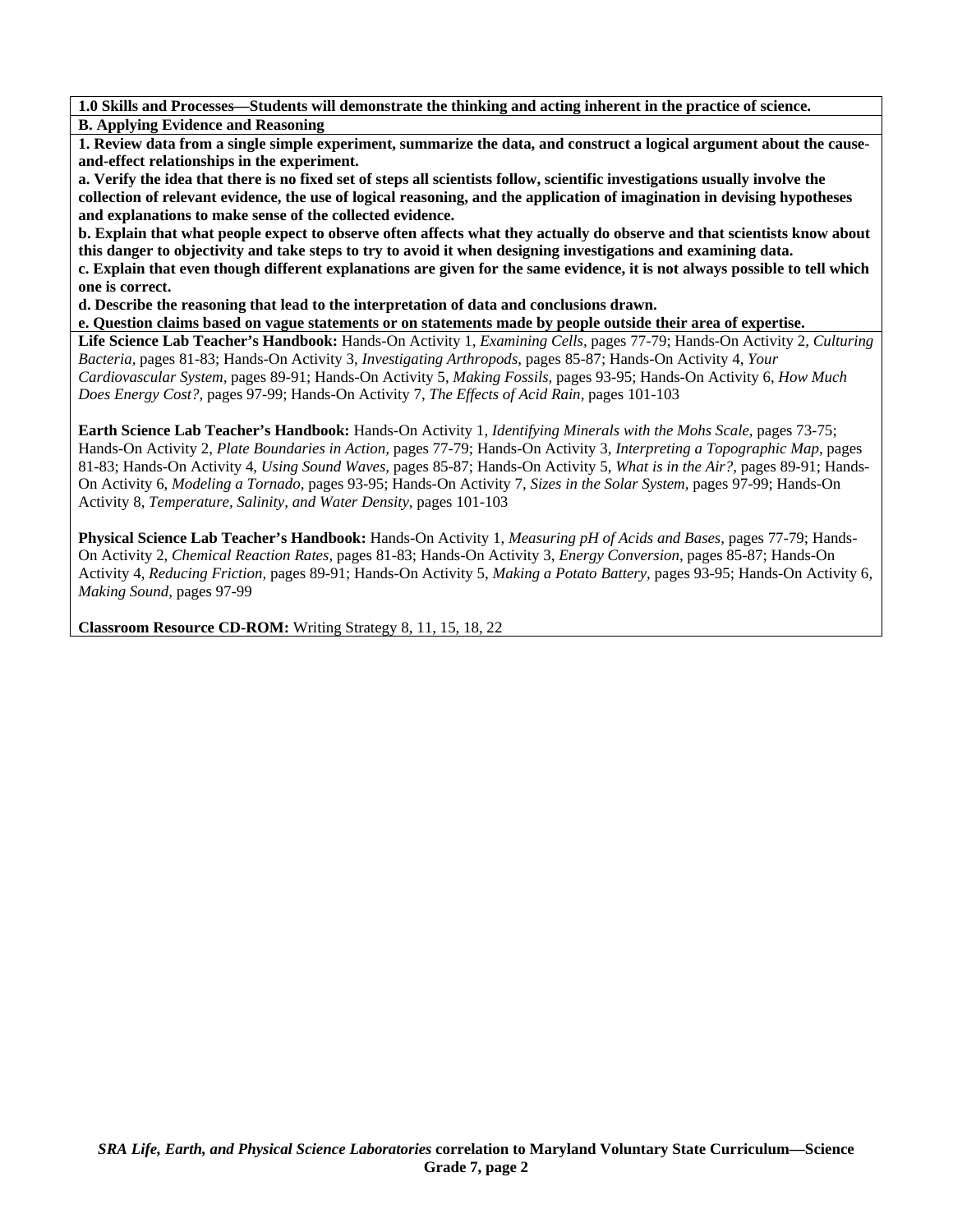**1.0 Skills and Processes—Students will demonstrate the thinking and acting inherent in the practice of science. C. Communicate Scientific Information** 

**1. Develop explanations that explicitly link data from investigations conducted, selected readings, and when appropriate, contributions from historical discoveries.** 

**a. Organize and present data in tables and graphs and identify relationships they reveal.** 

**b. Interpret tables and graphs produced by others and describe in words the relationships they show.** 

**c. Give examples of how scientific knowledge is subject to modification as new information challenges theories and as a new theory leads to looking at old observations in a new way.** 

**d. Criticize the reasoning in arguments in which:** 

 **a. Fact and opinion are intermingled.** 

 **b. Conclusions do not follow logically from the evidence given.** 

 **c. Existence of controlled groups and the relationships to experimental groups is not made obvious.** 

 **d. Samples are too small, biased, or not representative.** 

**e. Explain how different models can be used to represent the same thing. What kind of a model to use and how complex it should be depend in its purpose. Choosing a useful model is one of the instances in which intuition and creativity come into play in science, mathematics, and engineering.** 

**f. Participate in group discussions on scientific topics be restating or summarizing accurately what others have said, asking for clarification of elaboration, and expressing alternative positions.** 

**g. Recognize that important contributions to the advancement of science, mathematics, and technology have been made by different kinds of people, in different cultures, at different times.** 

Life Science Lab, Level A: Cards 2, 5, 46, 59, 69

**Life Science Lab, Level B: Cards 2, 5, 46, 59, 69** 

**Life Science Lab Teacher's Handbook:** Hands-On Activity 1, *Examining Cells,* pages 77-79; Hands-On Activity 2, *Culturing Bacteria,* pages 81-83; Hands-On Activity 3, *Investigating Arthropods,* pages 85-87; Hands-On Activity 4, *Your Cardiovascular System,* pages 89-91; Hands-On Activity 5, *Making Fossils,* pages 93-95; Hands-On Activity 6, *How Much Does Energy Cost?,* pages 97-99; Hands-On Activity 7, *The Effects of Acid Rain,* pages 101-103

**Earth Science Lab, Level A: Cards 10, 68, 72, 78** 

**Earth Science Lab, Level B: Cards 10, 68, 72, 78** 

**Earth Science Lab Teacher's Handbook:** Hands-On Activity 1, *Identifying Minerals with the Mohs Scale,* pages 73-75; Hands-On Activity 2, *Plate Boundaries in Action,* pages 77-79; Hands-On Activity 3, *Interpreting a Topographic Map,* pages 81-83; Hands-On Activity 4, *Using Sound Waves,* pages 85-87; Hands-On Activity 5, *What is in the Air?,* pages 89-91; Hands-On Activity 6, *Modeling a Tornado,* pages 93-95; Hands-On Activity 7, *Sizes in the Solar System,* pages 97-99; Hands-On Activity 8, *Temperature, Salinity, and Water Density,* pages 101-103

Physical Science Lab, Level A: Cards 3, 7, 17, 55

Physical Science Lab, Level B: Cards 3, 7, 17, 55

**Physical Science Lab Teacher's Handbook:** Hands-On Activity 1, *Measuring pH of Acids and Bases,* pages 77-79; Hands-On Activity 2, *Chemical Reaction Rates,* pages 81-83; Hands-On Activity 3, *Energy Conversion,* pages 85-87; Hands-On Activity 4, *Reducing Friction,* pages 89-91; Hands-On Activity 5, *Making a Potato Battery,* pages 93-95; Hands-On Activity 6, *Making Sound,* pages 97-99

**Classroom Resource CD-ROM:** Writing Strategy 15, 16, 20, 22, 24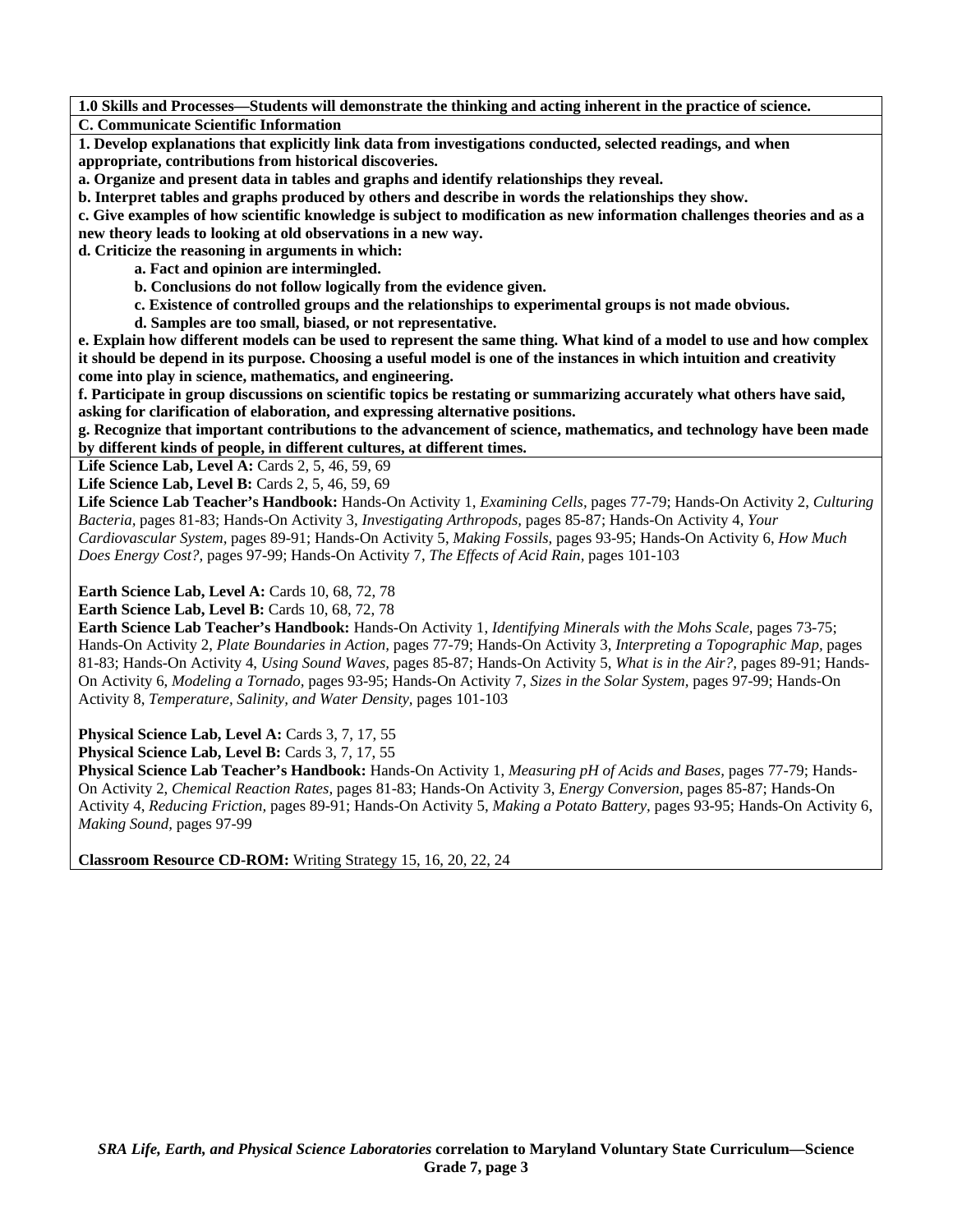**1.0 Skills and Processes—Students will demonstrate the thinking and acting inherent in the practice of science. D. Technology** 

**1. Explain that complex systems require control mechanisms.** 

**a. Explain that the choice of materials for a job depends on their properties and on how they interact with other materials.** 

**b. Demonstrate that all control systems have inputs, outputs, and feedback.** 

**c. Realize that design usually requires taking constraints into account. (Some constraints, such as gravity or the properties of the materials to be used, are unavoidable. Other constraints, including economic, political, social, ethical, and aesthetic ones also limit choices.)** 

**d. Identify reasons that systems fail—they have faulty or poorly matched parts, are used in ways that exceed what was intended by the design, or were poorly designed to begin with.** 

Life Science Lab, Level A: Cards 5, 59, 64, 69, 83, 87, 88, 89, 90 Life Science Lab, Level B: Cards 5, 59, 64, 69, 83, 87, 88, 89, 90

**Earth Science Lab, Level A:** Cards 16, 20, 31, 37, 51, 54, 59, 70, 79, 80, 81, 88 **Earth Science Lab, Level B:** Cards 16, 20, 31, 37, 51, 54, 59, 60, 79, 08, 81, 88

**Physical Science Lab, Level A: Cards 33, 35, 70, 71, 72, 73, 76, 81, 84, 90 Physical Science Lab, Level B:** Cards 33, 35, 70, 71, 72, 73, 76, 81, 84, 90

**1.0 Skills and Processes—Students will demonstrate the thinking and acting inherent in the practice of science. D. Technology** 

**2. Analyze, design, assemble and troubleshoot complex systems.** 

**a. Provide evidence that a system can include processes as well as things.** 

**b. Explain that thinking about things as systems means looking for how every part relates to others. (The output from one part of a system [which can include material, energy, or information] can become the input to other parts. Such feedback can serve to control what goes on in the system as a whole.)** 

**c. Analyze any system to determine its connection, both internally and externally to other systems and explain that a system may be thought of as containing subsystems and as being a subsystem of a larger system.** 

Life Science Lab, Level A: Cards 1, 2, 3, 4, 6, 7, 8, 9, 10, 11, 12, 13, 14, 15, 16, 17, 18, 19, 20, 21, 22, 23, 24, 25, 27, 28, 29, 30, 31, 32, 33, 34, 35, 36, 37, 38, 39, 40, 41, 42, 43, 44, 45, 46, 47, 48, 49, 50, 51, 52, 53, 54, 55, 56, 57, 58, 60, 61, 62, 63, 64, 65, 66, 67, 68, 69, 70, 71, 72, 73, 74, 75, 76, 77, 78, 79, 80, 81, 82, 83, 84, 85, 86, 87, 88, 89, 90

Life Science Lab, Level B: Cards 1, 2, 3, 4, 6, 7, 8, 9, 10, 11, 12, 13, 14, 15, 16, 17, 18, 19, 20, 21, 22, 23, 24, 25, 27, 28, 29, 30, 31, 32, 33, 34, 35, 36, 37, 38, 39, 40, 41, 42, 43, 44, 45, 46, 47, 48, 49, 50, 51, 52, 53, 54, 55, 56, 57, 58, 60, 61, 62, 63, 64, 65, 66, 67, 68, 69, 70, 71, 72, 73, 74, 75, 76, 77, 78, 79, 80, 81, 82, 83, 84, 85, 86, 87, 88, 89, 90

**Life Science Lab Teacher's Handbook:** Hands-On Activity 1, *Examining Cells,* pages 77-79; Hands-On Activity 4, *Your Cardiovascular System,* pages 89-91; Hands-On Activity 6, *How Much Does Energy Cost?,* pages 97-99; Hands-On Activity 7, *The Effects of Acid Rain,* pages 101-103

**Earth Science Lab, Level A:** Cards 1, 2, 3, 4, 5, 6, 7, 8, 9, 10, 11, 12, 13, 14, 15, 16, 17, 21, 22, 23, 24, 25, 26, 27, 28, 29, 30, 31, 33, 34, 35, 36, 37, 38, 39, 40, 41, 42, 43, 44, 45, 46, 47, 48, 49, 50, 51, 52, 53, 54, 55, 56, 57, 58, 59, 60, 61, 62, 63, 64, 65, 66, 67, 68, 69, 70, 71, 72, 73, 75, 76, 77, 78, 79, 80, 81, 82, 83, 84, 85, 86, 87, 88, 89, 90

**Earth Science Lab, Level B:** Cards 1, 2, 3, 4, 5, 6, 7, 8, 9, 10, 11, 12, 13, 14, 15, 16, 17, 21, 22, 23, 24, 25, 26, 27, 28, 29, 30, 31, 33, 34, 35, 36, 37, 38, 39, 40, 41, 42, 43, 44, 45, 46, 47, 48, 49, 50, 51, 52, 53, 54, 55, 56, 57, 58, 59, 60, 61, 62, 63, 64, 65, 66, 67, 68, 69, 70, 71, 72, 73, 75, 76, 77, 78, 79, 80, 81, 82, 83, 84, 85, 86, 87, 88, 89, 90

**Earth Science Lab Teacher's Handbook:** Hands-On Activity 1, *Identifying Minerals with the Mohs Scale,* pages 73-75; Hands-On Activity 2, *Plate Boundaries in Action,* pages 77-79; Hands-On Activity 4, *Using Sound Waves,* pages 85-87; Hands-On Activity 6, *Modeling a Tornado,* pages 93-95; Hands-On Activity 8, *Temperature, Salinity, and Water Density,* pages 101-103

**Physical Science Lab, Level A:** Cards 1, 2, 3, 4, 5, 6, 7, 8, 9, 10, 11, 12, 13, 14, 15, 16, 18, 19, 20, 21, 22, 23, 24, 25, 26, 27, 28, 29, 30, 31, 32, 33, 34, 36, 37, 38, 39, 40, 41, 42, 43, 44, 45, 46, 47, 48, 49, 50, 51, 52, 53, 54, 55, 56, 57, 58, 59, 60, 61, 62, 63, 64, 65, 66, 67, 68, 69, 70, 71, 72, 73, 74, 75, 76, 77, 78, 79, 80, 81, 82, 83, 84, 85, 86, 87, 88, 89, 90

**Physical Science Lab, Level B:** Cards 1, 2, 3, 4, 5, 6, 7, 8, 9, 10, 11, 12, 13, 14, 15, 16, 18, 19, 20, 21, 22, 23, 24, 25, 26, 27, 28, 29, 30, 31, 32, 33, 34, 36, 37, 38, 39, 40, 41, 42, 43, 44, 45, 46, 47, 48, 49, 50, 51, 52, 53, 54, 55, 56, 57, 58, 59, 60, 61, 62, 63, 64, 65, 66, 67, 68, 69, 70, 71, 72, 73, 74, 75, 76, 77, 78, 79, 80, 81, 82, 83, 84, 85, 86, 87, 88, 89, 90

**Physical Science Lab Teacher's Handbook:** Hands-On Activity 1, *Measuring pH of Acids and Bases,* pages 77-79; Hands-On Activity 2, *Chemical Reaction Rates,* pages 81-83; Hands-On Activity 3, *Energy Conversion,* pages 85-87; Hands-On Activity 4, *Reducing Friction,* pages 89-91; Hands-On Activity 5, *Making a Potato Battery,* pages 93-95; Hands-On Activity 6, *Making Sound,* pages 97-99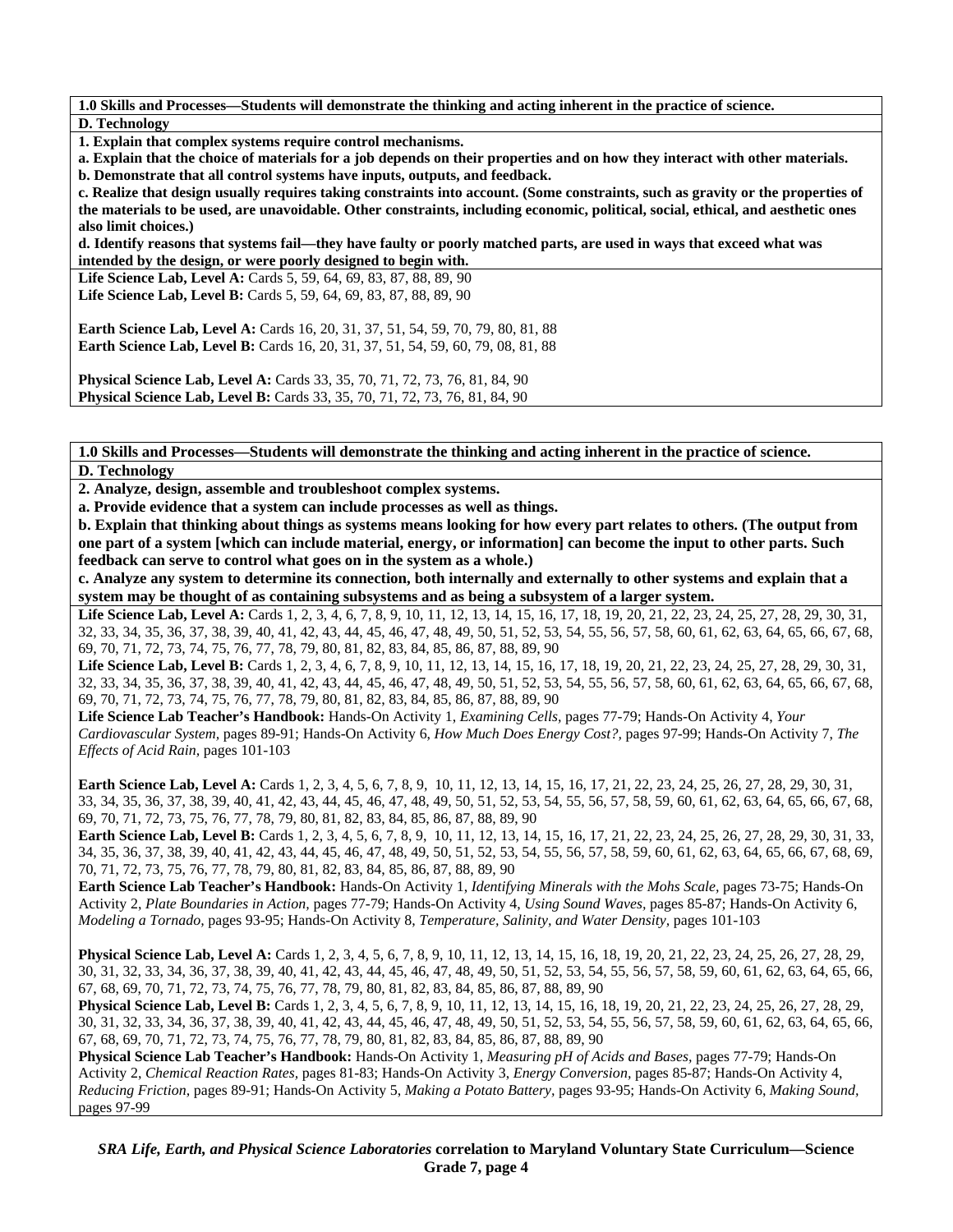**1.0 Skills and Processes—Students will demonstrate the thinking and acting inherent in the practice of science. D. Technology** 

**3. Analyze the value and the limitations of different types of models in explaining real things and processes.** 

**a. Explain that the kind of model to use and how complex it should be depends on its purpose and that it is possible to have different models used to represent the same thing.** 

**b. Explain, using examples that models are often used to think about processes that happen too slowly, too quickly, or on too small a scale to observe directly, or that are too vast to be changed deliberately, or that are potentially dangerous.** 

**c. Explain that models may sometimes mislead by suggesting characteristics that are not really shared with what is being modeled.** 

**Life Science Lab Teacher's Handbook:** Hands-On Activity 4, *Your Cardiovascular System,* pages 89-91; Hands-On Activity 5, *Making Fossils,* pages 93-95; Hands-On Activity 6, *How Much Does Energy Cost?,* pages 97-99

**Earth Science Lab Teacher's Handbook:** Hands-On Activity 6, *Modeling a Tornado,* pages 93-95; Hands-On Activity 7, *Sizes in the Solar System,* pages 97-99

**Physical Science Lab Teacher's Handbook:** Hands-On Activity 5, *Making a Potato Battery,* pages 93-95; Hands-On Activity 6, *Making Sound,* pages 97-99

**Classroom Resource CD-ROM:** Writing Strategy 20

**3.0 Life Science—The students will use scientific skills and processes to explain the dynamic nature of living things, their interactions, and the results from the interaction that occur over time.** 

**A. Diversity of Life** 

**1. Compile evidence to verify the claim of biologists that the features of organisms connect or differentiate them—these include external and internal structures (features) and processes.** 

**a. Provide examples and explain that organisms sorted into groups share similarities in external structures as well as similarities in internal anatomical structures and processes which can be used to infer the degree of relatedness among organisms.** 

- **a. Vascular-nonvascular plants**
- **b. Closed-open circulatory systems**
- **c. Asexual-sexual reproduction**
- **d. Respiration (lungs-gills-skin)**

 **e. Digestion.** 

**b. Identify general distinctions among organisms that support classifying some things as plants, some as animals, and some that do not fit neatly into either group.** 

 **a. Animal consume food** 

 **b. Plants make food.** 

**c. Use analogies, models, or drawings to represent that animals and plants have a great variety of body parts and internal structures that define the way into either group, survive, and reproduce.** 

Life Science Lab, Level A: Cards 1, 2, 3, 6, 7, 11, 12, 13, 14, 15, 16, 17, 18, 19, 20, 21, 22, 23, 24, 25, 26, 27, 28, 29, 30, 31, 32, 33, 34, 35, 36, 37, 38, 39, 40, 41, 43, 60, 61

Life Science Lab, Level B: Cards 1, 2, 3, 6, 7, 11, 12, 13, 14, 15, 16, 17, 18, 19, 20, 21, 22, 23, 24, 25, 26, 27, 28, 29, 30, 31, 32, 33, 34, 35, 36, 37, 38, 39, 40, 41, 43, 60, 61

**Life Science Lab Teacher's Handbook:** Hands-On Activity 1, *Examining Cells,* pages 77-79; Hands-On Activity 2, *Culturing Bacteria,* pages 81-83; Hands-On Activity 3, *Investigating Arthropods,* pages 85-87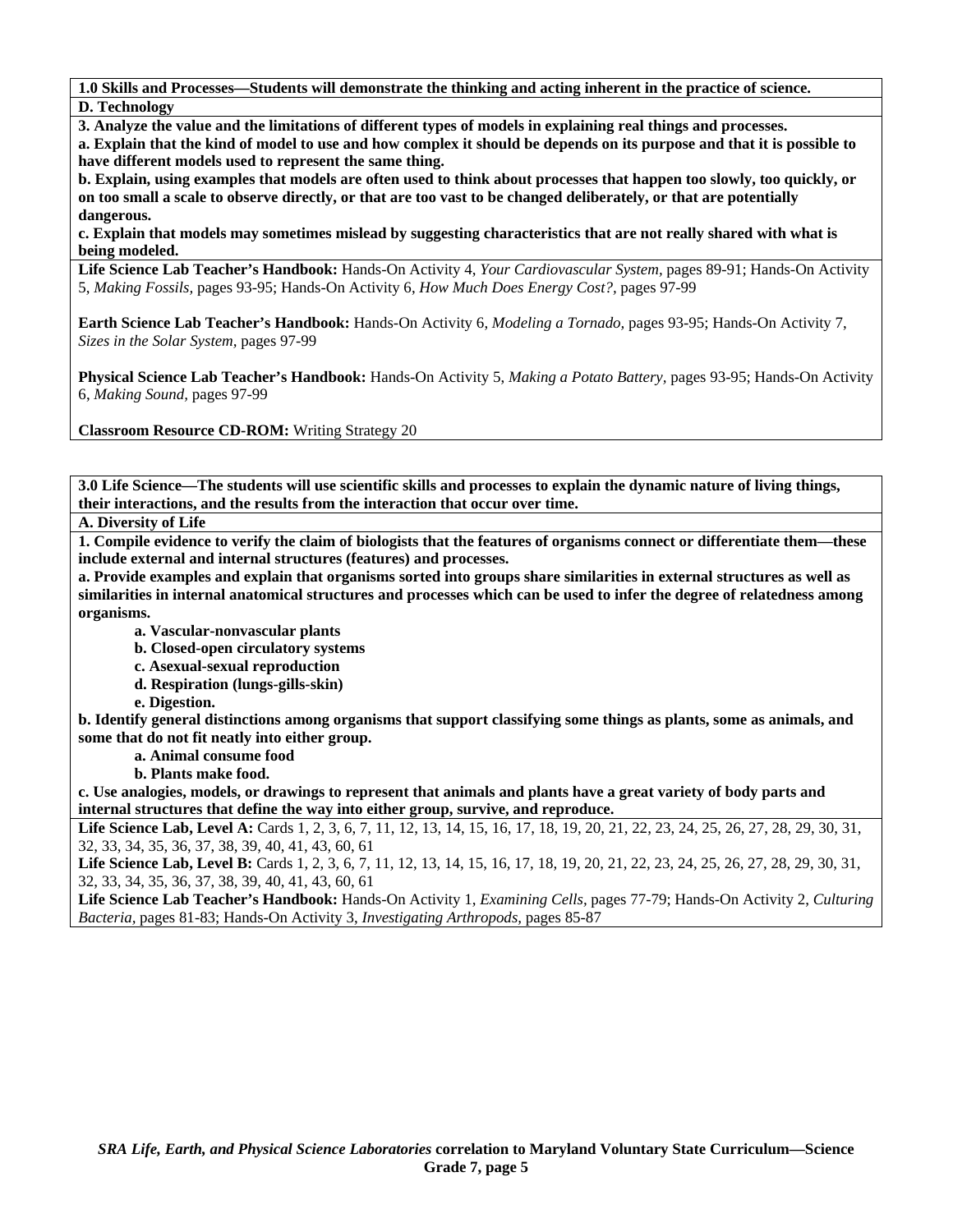**3.0 Life Science—The students will use scientific skills and processes to explain the dynamic nature of living things, their interactions, and the results from the interaction that occur over time.** 

**B. Cells** 

**1. Gather and organize data to defend or argue the proposition that all living things are cellular (composed of cells) and that cells carry out the basic life functions.** 

**a. Use microscopes or other magnifying instruments to observe, describe, and compare the cellular composition of different body tissues and organs in a variety of organisms (animals and plants).** 

**b. Based on data from readings and designed investigations, cite evidence to illustrate that the life functions of multicellular organisms (plant and animal) are carried out within complex systems of different tissues, organs, and cells.** 

 **a. Extracting energy from food** 

 **b. Getting rid of wastes** 

 **c. Making raw materials.** 

**c. Based on research and examples from video technology explain that the repeated division of cells enables organisms to grow and make repairs.** 

**d. Collect data from investigations using single celled organisms, such as yeast or algae to explain that a single cell carries out all the basic life functions of a multicellular organism.** 

 **a. Reproducing** 

 **b. Extracting energy from food** 

 **c. Getting rid of wastes.** 

**e. Based on data compiled from a number of lessons completed, take and defend a position on the statement "The way in which cells function is the same in all organisms."** 

**Life Science Lab, Level A:** Cards 1, 5, 6, 7, 8, 9, 10, 44, 45, 46, 47, 48, 49, 50, 51, 52, 53, 54, 55, 56, 57, 58 Life Science Lab, Level B: Cards 1, 5, 6, 7, 8, 9, 10, 44, 45, 46, 47, 48, 49, 50, 51, 52, 53, 54, 55, 56, 57, 58 **Life Science Lab Teacher's Handbook:** Hands-On Activity 1, *Examining Cells,* pages 77-79; Hands-On Activity 4, *Your Cardiovascular System,* pages 89-91

**3.0 Life Science—The students will use scientific skills and processes to explain the dynamic nature of living things, their interactions, and the results from the interaction that occur over time.** 

**B. Cells** 

**2. Recognize and provide examples that human beings, like other organisms, have a complex body systems of cells, tissues, and organs that interact to support an organism's growth and survival.** 

**a. Describe and explain that the complex set of systems found in multicellular organisms are made of different kinds of tissues and organs which are themselves composed of differentiated cells.** 

**b. Select several body systems and explain the role of cells, tissues, and organs that effectively carry out a vital function for the organisms, such as:** 

 **a. Obtaining food and providing energy (digestive, circulatory, respiratory)** 

 **b. Defense (nervous, endocrine, muscular, skeletal, immune)** 

 **c. Reproduction (reproductive, endocrine, circulatory)** 

 **d. Waste removal (excretory, respiratory, circulatory)** 

 **e. Breathing (respiratory, circulatory).** 

**c. Develop a response that explains the meaning of this statement, "The specialization of cells serves the operation of the organs, and the organs serve the needs of the cells."** 

**d. Investigate ways in which the various organs and tissues function to serve the needs of cells for food, air, and waste removal.** 

**Life Science Lab, Level A:** Cards 6, 7, 8, 9, 10, 44, 45, 46, 47, 48, 49, 50, 51, 52, 53, 54, 55, 56, 57, 58

**Life Science Lab, Level B:** Cards 6, 7, 8, 9, 10, 44, 45, 46, 47, 48, 49, 50, 51, 52, 53, 54, 55, 56, 57, 58

**Life Science Lab Teacher's Handbook:** Hands-On Activity 1, *Examining Cells,* pages 77-79; Hands-On Activity 4, *Your Cardiovascular System,* pages 89-91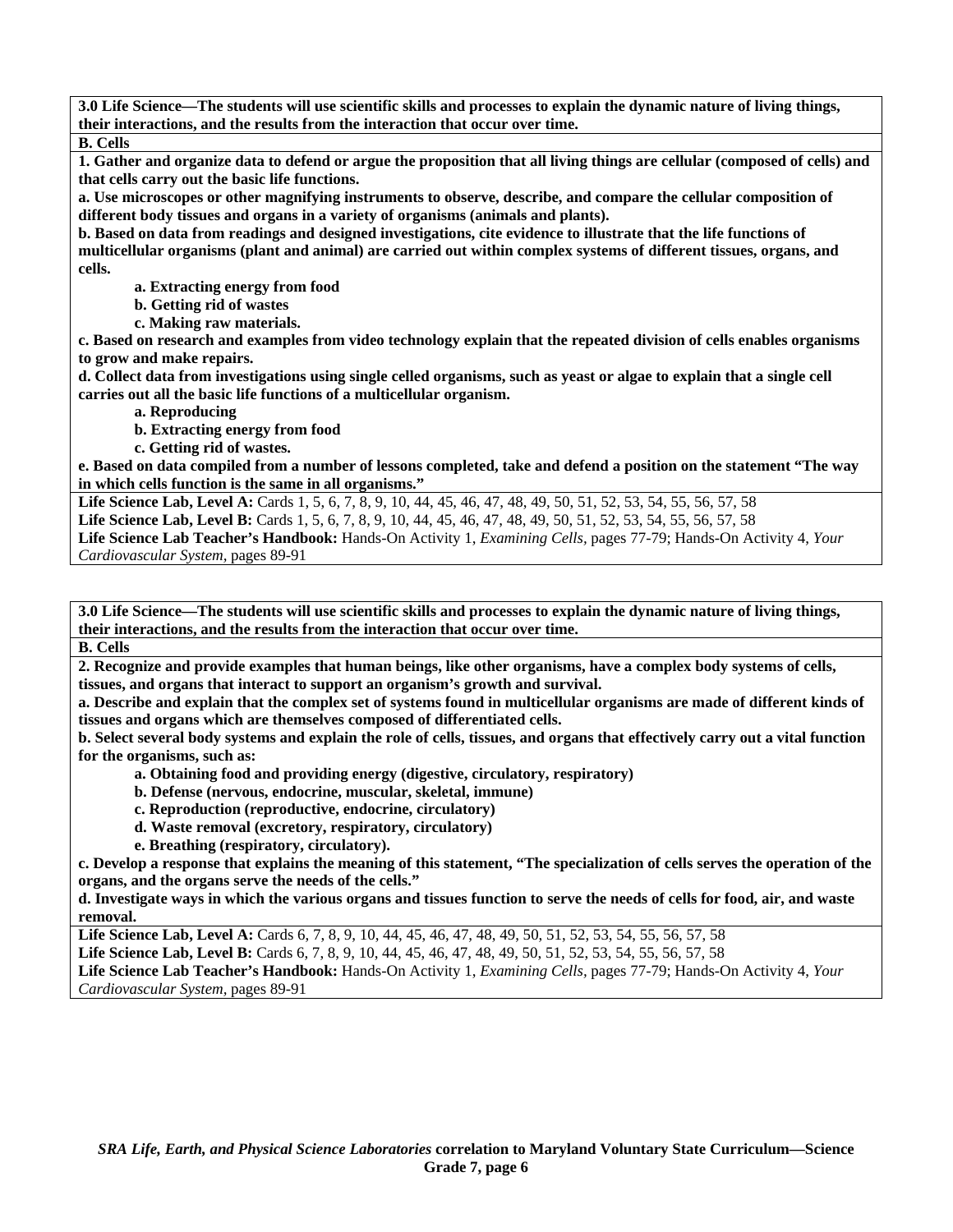**3.0 Life Science—The students will use scientific skills and processes to explain the dynamic nature of living things, their interactions, and the results from the interaction that occur over time.** 

**C. Genetics** 

**1. Explain the ways that genetic information is passed from parent to offspring in different organisms.** 

**a. Investigate and explain that in some kinds of organisms, all the genes come from a single parent, whereas in organisms that have sexes, typically half of the genes come from each parent.** 

**b. Investigate and explain that in sexual reproduction, a single specialized cells from a female (eggs) merges with a specialized cell from a male (sperm) and the fertilized egg now has genetic information from each parent, that multiplies to form the complete organism composed of about a trillion cells, each which contains the same genetic information.** 

**c. Investigate organisms that reproduce asexually to identify what traits they receive from the parent.** 

**d. Use information about how the transfer of traits from parent or parents to offspring occurs, to explain how selective breeding for particular traits has resulted in new varieties of cultivated plants and domestic animals.** 

**e. Identify evidence to support the idea that there is greater variation among offspring of organisms that reproduce sexually than among those that produce asexually.** 

Life Science Lab, Level A: Cards 58, 60, 61, 62, 63, 64, 65 Life Science Lab, Level B: Cards 58, 60, 61, 62, 63, 64, 65

**3.0 Life Science—The students will use scientific skills and processes to explain the dynamic nature of living things, their interactions, and the results from the interaction that occur over time.** 

**E. Flow of Matter and Energy** 

**1. Explain that the transfer and transformation of matter and energy links organisms to one another and to their physical setting.** 

**a. Cite evidence from research and observations that food provides molecules that serve as fuel and building material for all organisms.** 

**b. Cite evidence from research and observations that organisms that eat plants or animals break down what they have consumed (food) to produce the materials and energy they need to survive or store for later use.** 

**c. Investigate and describe the processes that enable plants to use the energy from light to make sugars (food) from carbon dioxide and water.** 

**d. Provide evidence from research to explain how plants can use the food they make immediately for fuel or stored for later use.** 

**e. Ask and seek answers to questions about the fact that transfer of matter between organisms continues indefinitely because organisms are decomposed after death to return food materials to the environment.** 

**f. Provide evidence that supports the premise, "In the flow of matter system the total amount of matter remains constant even though its form and location change."** 

Life Science Lab, Level A: Cards 1, 7, 16, 17, 73, 74, 75, 76, 77

Life Science Lab, Level B: Cards 1, 7, 16, 17, 73, 74, 75, 76, 77

**Life Science Lab Teacher's Handbook:** Hands-On Activity 6, *How Much Does Energy Cost?,* pages 97-99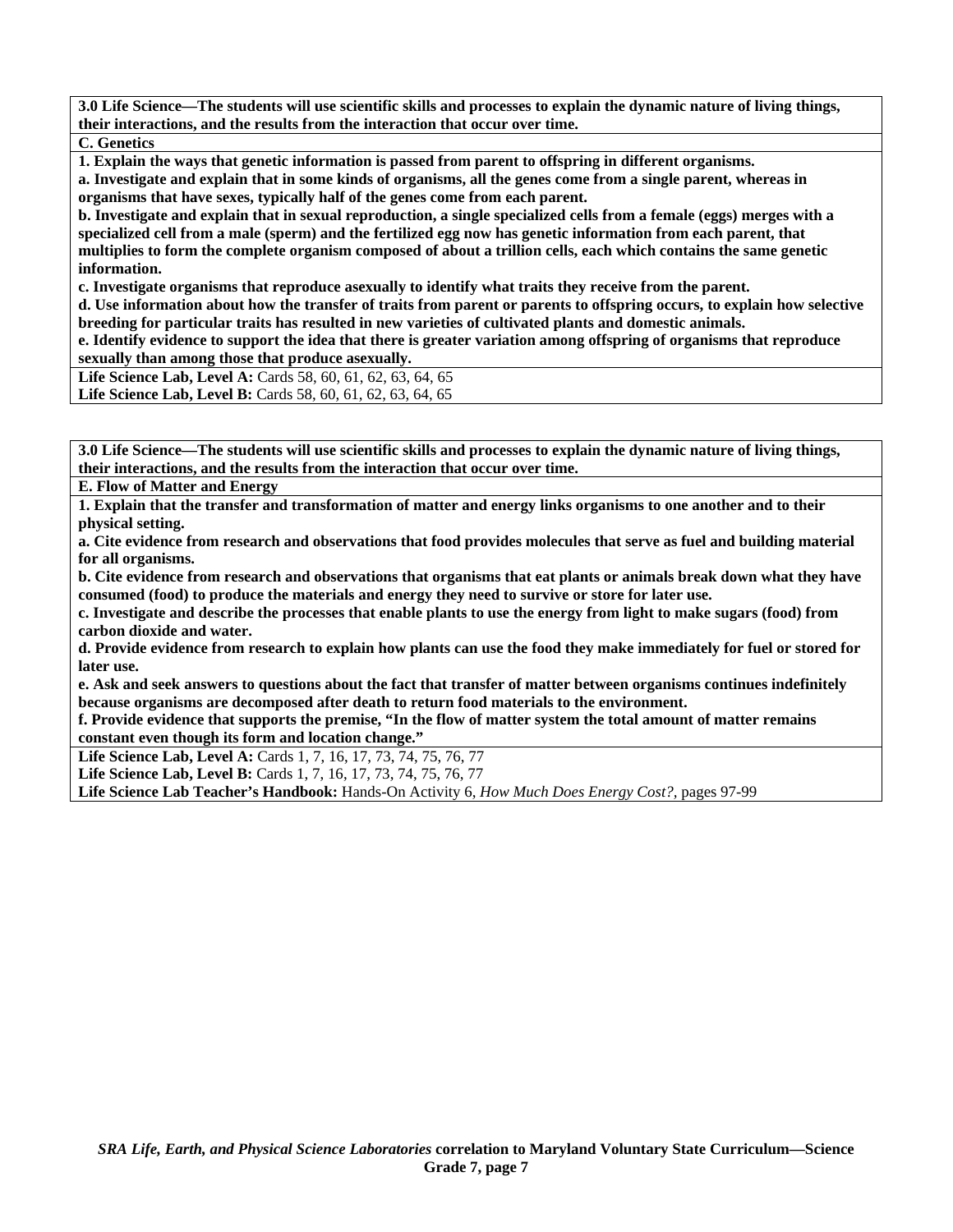**4.0 Chemistry—Students will use scientific skills and processes to explain the composition, structure, and interaction of matter in order to support the predictability of structure and energy transformations.** 

**A. Structure of Matter** 

**1. Cite evidence to support the fact that all matter is made up of atoms, which are far too small to see directly through a microscope.** 

**a. Recognize and describe that the atoms of each element are alike but different from atoms of other elements.** 

**b. Recognize and describe that different arrangements of atoms into groups compose all substances.** 

**c. Provide evidence from the periodic table, investigations, and research to demonstrate that elements in the following groups have similar properties:** 

 **a. Highly reactive metals, such as magnesium and sodium** 

 **b. Less-active metals, such as gold and silver** 

 **c. Highly reactive non-metals, such as chlorine, fluorine and oxygen** 

 **d. Almost non-reactive gases, such as helium and neon.** 

**d. Provide examples to illustrate that elements are substances that do not breakdown into smaller parts during normal investigations involving heating, exposure to electric current, or reactions with acids.** 

**e. Cite evidence to explain that all living and non-living things can be broken down to a set of known elements.** 

Life Science Lab, Level A: Card 4

Life Science Lab, Level B: Card 4

**Physical Science Lab, Level A:** Cards 3, 4, 10, 11, 17, 18, 19, 20 **Physical Science Lab, Level B:** Cards 3, 4, 10, 11, 17, 18, 19, 20

**6.0 Environmental Science—Students will use scientific skills and processes to explain the interactions of environmental factors (living and nonliving) and analyze their impact from a local to a global perspective.** 

**A. Natural Resources and Human Needs** 

**1. Recognize and explain the impact of a changing human population on the use of natural resources and on environmental quality.** 

**a. Based on data identify and describe the positive and negative impacts of an increasing human population on the use of natural resources.** 

**b. Recognize and describe the decreasing dependence on local resources due to the impact of available transportation. Life Science Lab, Level A:** Cards 84. 85, 86, 87, 88, 89

**Life Science Lab, Level B:** Cards 84, 85, 86, 87, 88, 89

**Life Science Lab Teacher's Handbook:** Hands-On Activity 7, *The Effects of Acid Rain,* pages 101-103

**Earth Science Lab, Level A: Cards 29, 35, 37, 42, 59, 60, 61, 85, 86 Earth Science Lab, Level B:** Cards 29, 35, 37, 42, 59, 60, 61, 85, 86 **Earth Science Lab Teacher's Handbook:** Hands-On Activity 5, *What is in the Air?,* pages 89-91

**Physical Science Lab, Level A: Cards 38, 46, 47, 48, 49 Physical Science Lab, Level B: Cards 38, 46, 47, 48, 49**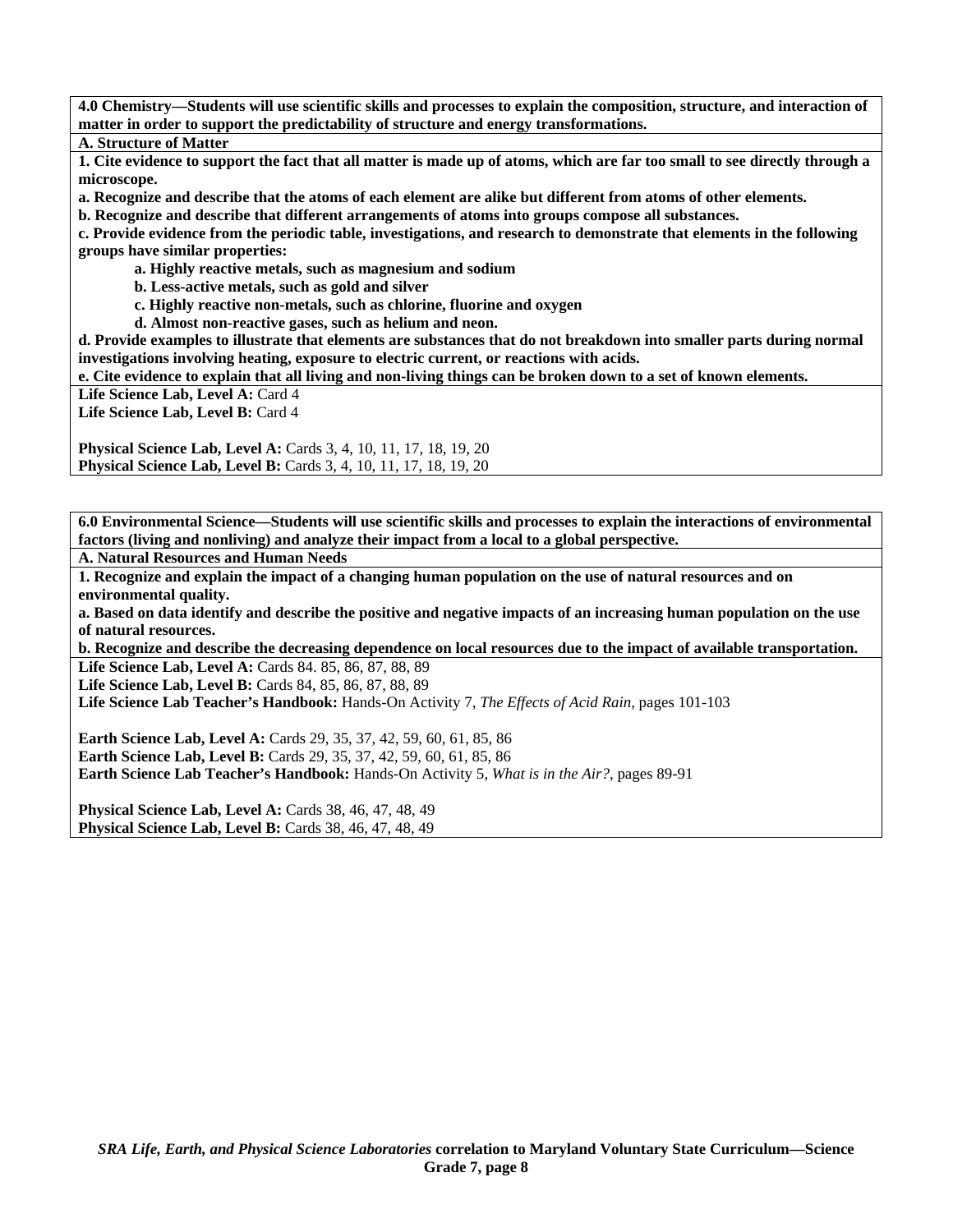**6.0 Environmental Science—Students will use scientific skills and processes to explain the interactions of environmental factors (living and nonliving) and analyze their impact from a local to a global perspective.** 

**B. Environmental Issues** 

**1. Recognize and describe that environmental changes can have local, regional, and global consequences.** 

**a. Identify and describe a local, regional, or global environmental issue.** 

**b. Identify and describe that different individuals or groups are affected by an issue in different ways.** 

**Life Science Lab, Level A:** Cards 84, 86, 87, 88, 89, 90

**Life Science Lab, Level B:** Cards 84, 86, 87, 88, 89, 90

**Life Science Lab Teacher's Handbook:** Hands-On Activity 7, *The Effects of Acid Rain,* pages 101-103

**Earth Science Lab, Level A:** Cards 29, 35, 37, 42, 59, 60, 61, 86 **Earth Science Lab, Level B:** Cards 29, 35, 37, 42, 59, 60, 61, 86 **Earth Science Lab Teacher's Handbook:** Hands-On Activity 5, *What is in the Air?,* pages 89-91

Physical Science Lab, Level A: Card 38 Physical Science Lab, Level B: Card 38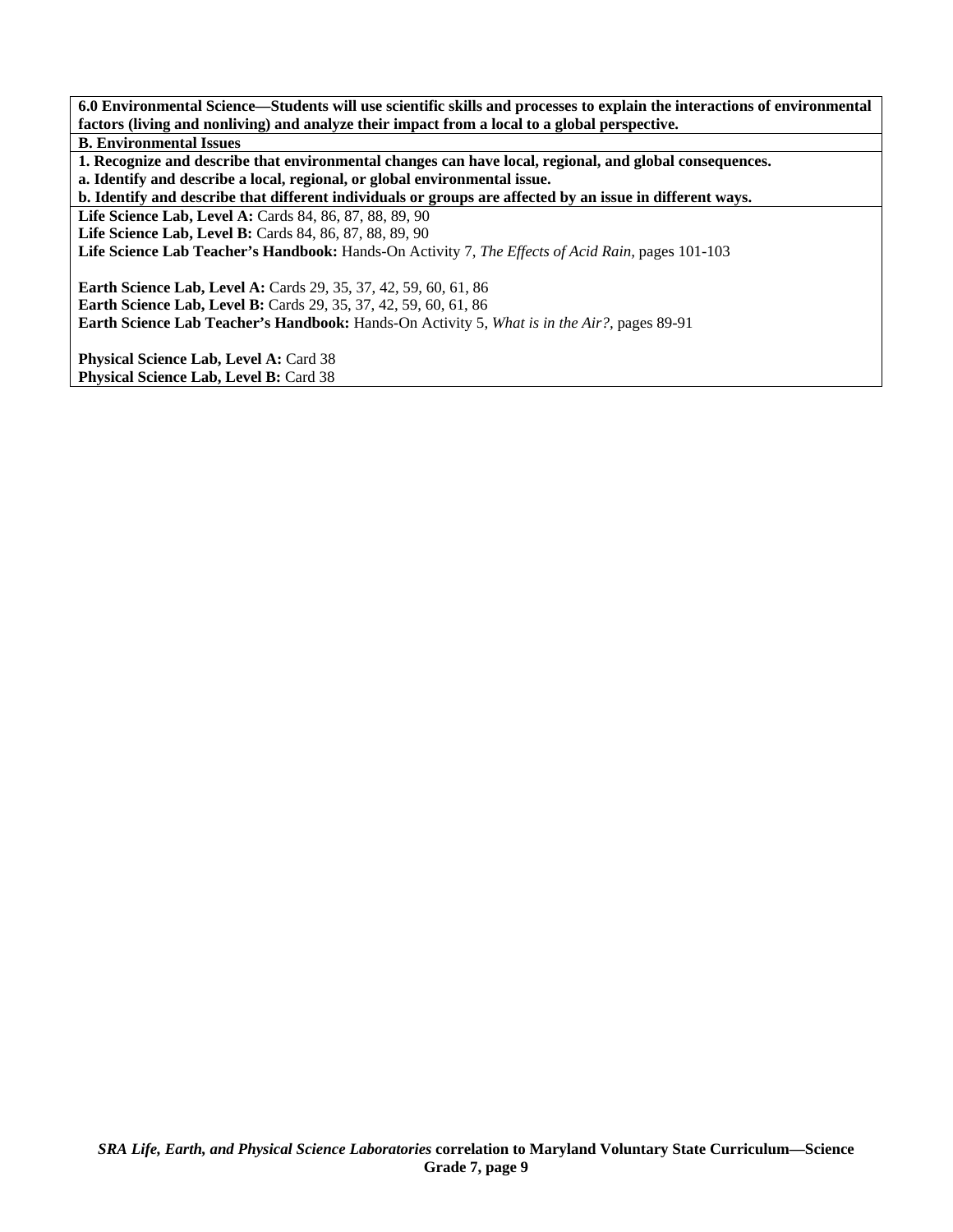# *SRA Life, Earth, and Physical Science Laboratories*  **correlation to Maryland Voluntary State Curriculum—Science Grade 8**

*SRA Life, Earth, and Physical Science Laboratories* provide core science content in an alternate reading format. Each *SRA Science Lab* contains 180 Science Cards covering key science concepts and vocabulary. Each lab covers 90 different science topics presented at two different reading levels to meet varied student abilities. The *Teacher's Handbook* includes hands-on inquiry activities as well as vocabulary building exercises. The *Classroom Resource CD-ROM* includes Writing Strategies in Science along with tests and vocabulary games.

**1.0 Skills and Processes—Students will demonstrate the thinking and acting inherent in the practice of science. A. Constructing Knowledge** 

**1. Design, analyze, or carry out simple investigations and formulate appropriate conclusions based on data obtained or provided.** 

**a. Explain that scientists differ greatly in what phenomena they study and how they go about their work.** 

**b. Develop the ability to clarify questions and direct them toward objects and phenomena that can be described, explained, or predicted by scientific investigations.** 

**c. Explain and provide examples that all hypotheses are valuable, even if they turn out not to be true, if they lead to fruitful investigations.** 

**d. Locate information in reference books, back issues of newspapers, magazines and compact disks, and computer databases.** 

**e. Explain that if more than one variable changes at the same in an investigation, the outcome of the investigation may not be clearly attributed to any one of the variables.** 

**f. Give examples of when further studies of the question being investigated may be necessary.** 

**g. Give reasons for the importance of waiting until an investigation has been repeated many times before accepting the results as correct.** 

**h. Use mathematics to interpret and communicate data.** 

**i. Explain why accurate recordkeeping, openness, and replication are essential for maintaining an investigator's credibility with other scientists and society.** 

**Life Science Lab Teacher's Handbook:** Hands-On Activity 1, *Examining Cells,* pages 77-79; Hands-On Activity 2, *Culturing Bacteria,* pages 81-83; Hands-On Activity 3, *Investigating Arthropods,* pages 85-87; Hands-On Activity 4, *Your Cardiovascular System,* pages 89-91; Hands-On Activity 5, *Making Fossils,* pages 93-95; Hands-On Activity 6, *How Much Does Energy Cost?,* pages 97-99; Hands-On Activity 7, *The Effects of Acid Rain,* pages 101-103

**Earth Science Lab Teacher's Handbook:** Hands-On Activity 1, *Identifying Minerals with the Mohs Scale,* pages 73-75; Hands-On Activity 2, *Plate Boundaries in Action,* pages 77-79; Hands-On Activity 3, *Interpreting a Topographic Map,* pages 81-83; Hands-On Activity 4, *Using Sound Waves,* pages 85-87; Hands-On Activity 5, *What is in the Air?,* pages 89-91; Hands-On Activity 6, *Modeling a Tornado,* pages 93-95; Hands-On Activity 7, *Sizes in the Solar System,* pages 97-99; Hands-On Activity 8, *Temperature, Salinity, and Water Density,* pages 101-103

**Physical Science Lab Teacher's Handbook:** Hands-On Activity 1, *Measuring pH of Acids and Bases,* pages 77-79; Hands-On Activity 2, *Chemical Reaction Rates,* pages 81-83; Hands-On Activity 3, *Energy Conversion,* pages 85-87; Hands-On Activity 4, *Reducing Friction,* pages 89-91; Hands-On Activity 5, *Making a Potato Battery,* pages 93-95; Hands-On Activity 6, *Making Sound,* pages 97-99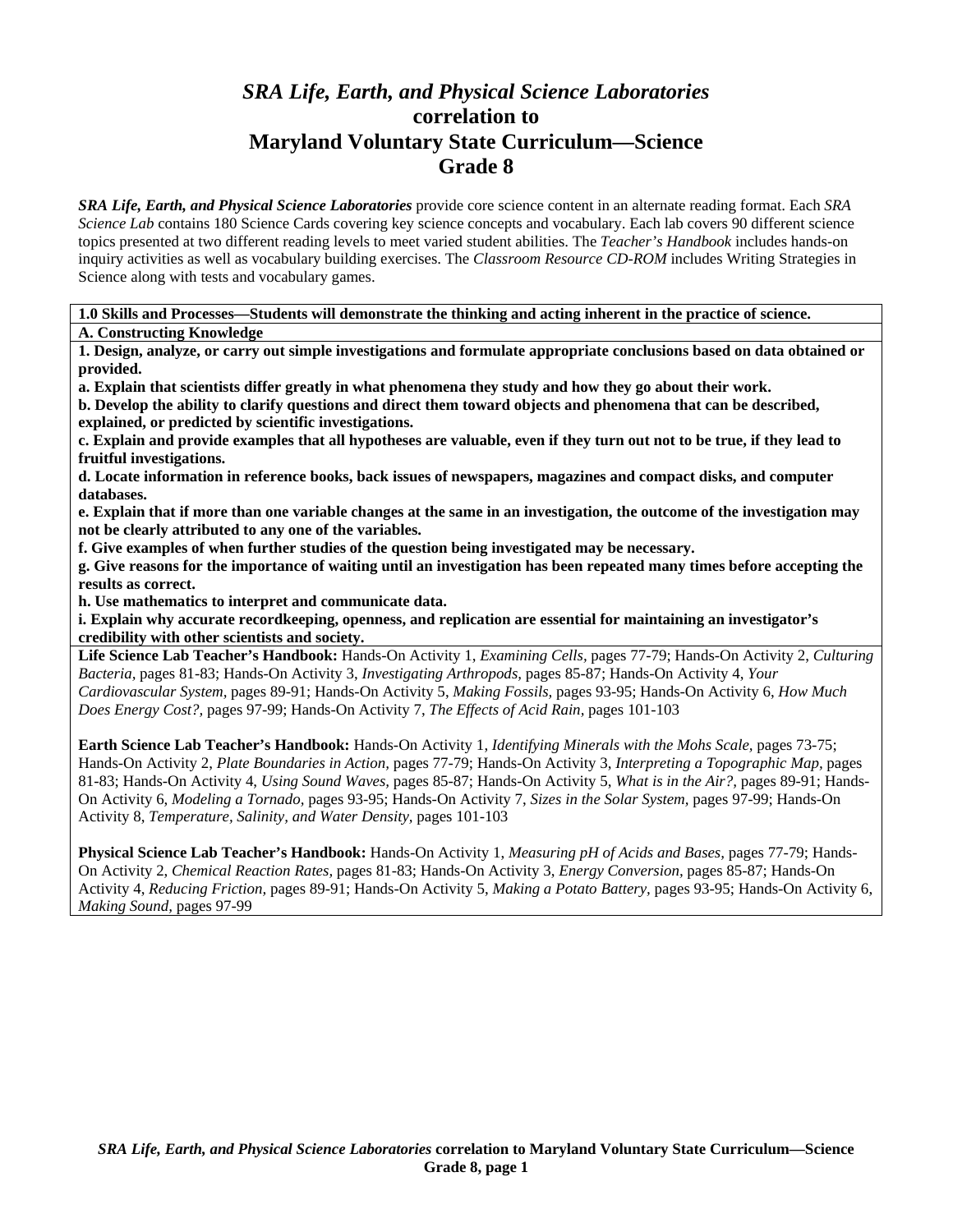**1.0 Skills and Processes—Students will demonstrate the thinking and acting inherent in the practice of science. B. Applying Evidence and Reasoning** 

**1. Review data from a single simple experiment, summarize the data, and construct a logical argument about the causeand-effect relationships in the experiment.** 

**a. Verify the idea that there is no fixed set of steps all scientists follow, scientific investigations usually involve the collection of relevant evidence, the use of logical reasoning, and the application of imagination in devising hypotheses and explanations to make sense of the collected evidence.** 

**b. Explain that what people expect to observe often affects what they actually do observe and that scientists know about this danger to objectivity and take steps to try to avoid it when designing investigations and examining data. c. Explain that even though different explanations are given for the same evidence, it is not always possible to tell which one is correct.** 

**d. Describe the reasoning that lead to the interpretation of data and conclusions drawn.** 

**e. Question claims based on vague statements or on statements made by people outside their area of expertise.** 

**Life Science Lab Teacher's Handbook:** Hands-On Activity 1, *Examining Cells,* pages 77-79; Hands-On Activity 2, *Culturing Bacteria,* pages 81-83; Hands-On Activity 3, *Investigating Arthropods,* pages 85-87; Hands-On Activity 4, *Your Cardiovascular System,* pages 89-91; Hands-On Activity 5, *Making Fossils,* pages 93-95; Hands-On Activity 6, *How Much Does Energy Cost?,* pages 97-99; Hands-On Activity 7, *The Effects of Acid Rain,* pages 101-103

**Earth Science Lab Teacher's Handbook:** Hands-On Activity 1, *Identifying Minerals with the Mohs Scale,* pages 73-75; Hands-On Activity 2, *Plate Boundaries in Action,* pages 77-79; Hands-On Activity 3, *Interpreting a Topographic Map,* pages 81-83; Hands-On Activity 4, *Using Sound Waves,* pages 85-87; Hands-On Activity 5, *What is in the Air?,* pages 89-91; Hands-On Activity 6, *Modeling a Tornado,* pages 93-95; Hands-On Activity 7, *Sizes in the Solar System,* pages 97-99; Hands-On Activity 8, *Temperature, Salinity, and Water Density,* pages 101-103

**Physical Science Lab Teacher's Handbook:** Hands-On Activity 1, *Measuring pH of Acids and Bases,* pages 77-79; Hands-On Activity 2, *Chemical Reaction Rates,* pages 81-83; Hands-On Activity 3, *Energy Conversion,* pages 85-87; Hands-On Activity 4, *Reducing Friction,* pages 89-91; Hands-On Activity 5, *Making a Potato Battery,* pages 93-95; Hands-On Activity 6, *Making Sound,* pages 97-99

**Classroom Resource CD-ROM:** Writing Strategy 8, 11, 15, 18, 22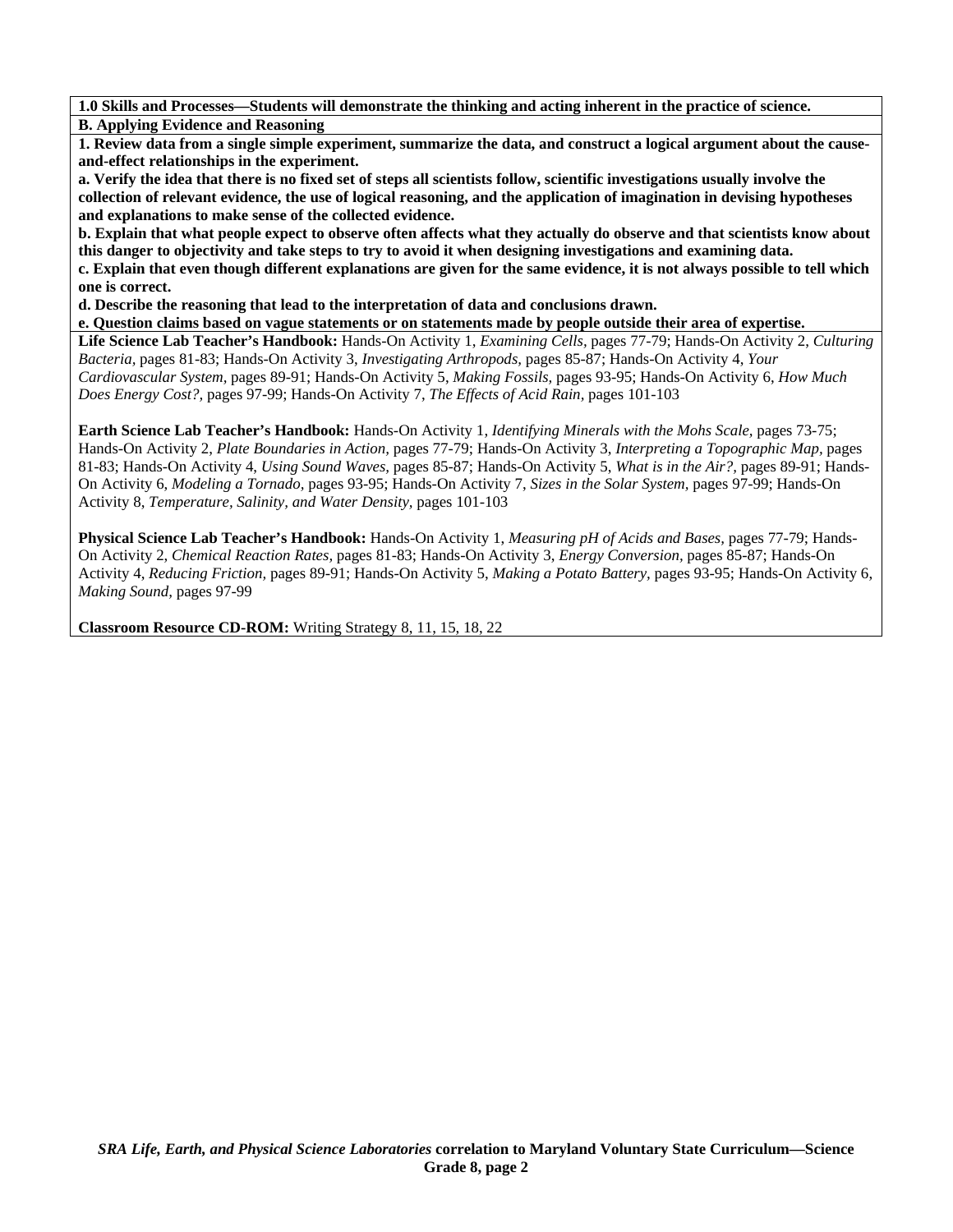**1.0 Skills and Processes—Students will demonstrate the thinking and acting inherent in the practice of science. C. Communicate Scientific Information** 

**1. Develop explanations that explicitly link data from investigations conducted, selected readings, and when appropriate, contributions from historical discoveries.** 

**a. Organize and present data in tables and graphs and identify relationships they reveal.** 

**b. Interpret tables and graphs produced by others and describe in words the relationships they show.** 

**c. Give examples of how scientific knowledge is subject to modification as new information challenges theories and as a new theory leads to looking at old observations in a new way.** 

**d. Criticize the reasoning in arguments in which:** 

 **a. Fact and opinion are intermingled.** 

 **b. Conclusions do not follow logically from the evidence given.** 

 **c. Existence of controlled groups and the relationships to experimental groups is not made obvious.** 

 **d. Samples are too small, biased, or not representative.** 

**e. Explain how different models can be used to represent the same thing. What kind of a model to use and how complex it should be depend in its purpose. Choosing a useful model is one of the instances in which intuition and creativity come into play in science, mathematics, and engineering.** 

**f. Participate in group discussions on scientific topics be restating or summarizing accurately what others have said, asking for clarification of elaboration, and expressing alternative positions.** 

**g. Recognize that important contributions to the advancement of science, mathematics, and technology have been made by different kinds of people, in different cultures, at different times.** 

Life Science Lab, Level A: Cards 2, 5, 46, 59, 69

**Life Science Lab, Level B: Cards 2, 5, 46, 59, 69** 

**Life Science Lab Teacher's Handbook:** Hands-On Activity 1, *Examining Cells,* pages 77-79; Hands-On Activity 2, *Culturing Bacteria,* pages 81-83; Hands-On Activity 3, *Investigating Arthropods,* pages 85-87; Hands-On Activity 4, *Your Cardiovascular System,* pages 89-91; Hands-On Activity 5, *Making Fossils,* pages 93-95; Hands-On Activity 6, *How Much Does Energy Cost?,* pages 97-99; Hands-On Activity 7, *The Effects of Acid Rain,* pages 101-103

**Earth Science Lab, Level A: Cards 10, 68, 72, 78** 

**Earth Science Lab, Level B: Cards 10, 68, 72, 78** 

**Earth Science Lab Teacher's Handbook:** Hands-On Activity 1, *Identifying Minerals with the Mohs Scale,* pages 73-75; Hands-On Activity 2, *Plate Boundaries in Action,* pages 77-79; Hands-On Activity 3, *Interpreting a Topographic Map,* pages 81-83; Hands-On Activity 4, *Using Sound Waves,* pages 85-87; Hands-On Activity 5, *What is in the Air?,* pages 89-91; Hands-On Activity 6, *Modeling a Tornado,* pages 93-95; Hands-On Activity 7, *Sizes in the Solar System,* pages 97-99; Hands-On Activity 8, *Temperature, Salinity, and Water Density,* pages 101-103

Physical Science Lab, Level A: Cards 3, 7, 17, 55

Physical Science Lab, Level B: Cards 3, 7, 17, 55

**Physical Science Lab Teacher's Handbook:** Hands-On Activity 1, *Measuring pH of Acids and Bases,* pages 77-79; Hands-On Activity 2, *Chemical Reaction Rates,* pages 81-83; Hands-On Activity 3, *Energy Conversion,* pages 85-87; Hands-On Activity 4, *Reducing Friction,* pages 89-91; Hands-On Activity 5, *Making a Potato Battery,* pages 93-95; Hands-On Activity 6, *Making Sound,* pages 97-99

**Classroom Resource CD-ROM:** Writing Strategy 15, 16, 20, 22, 24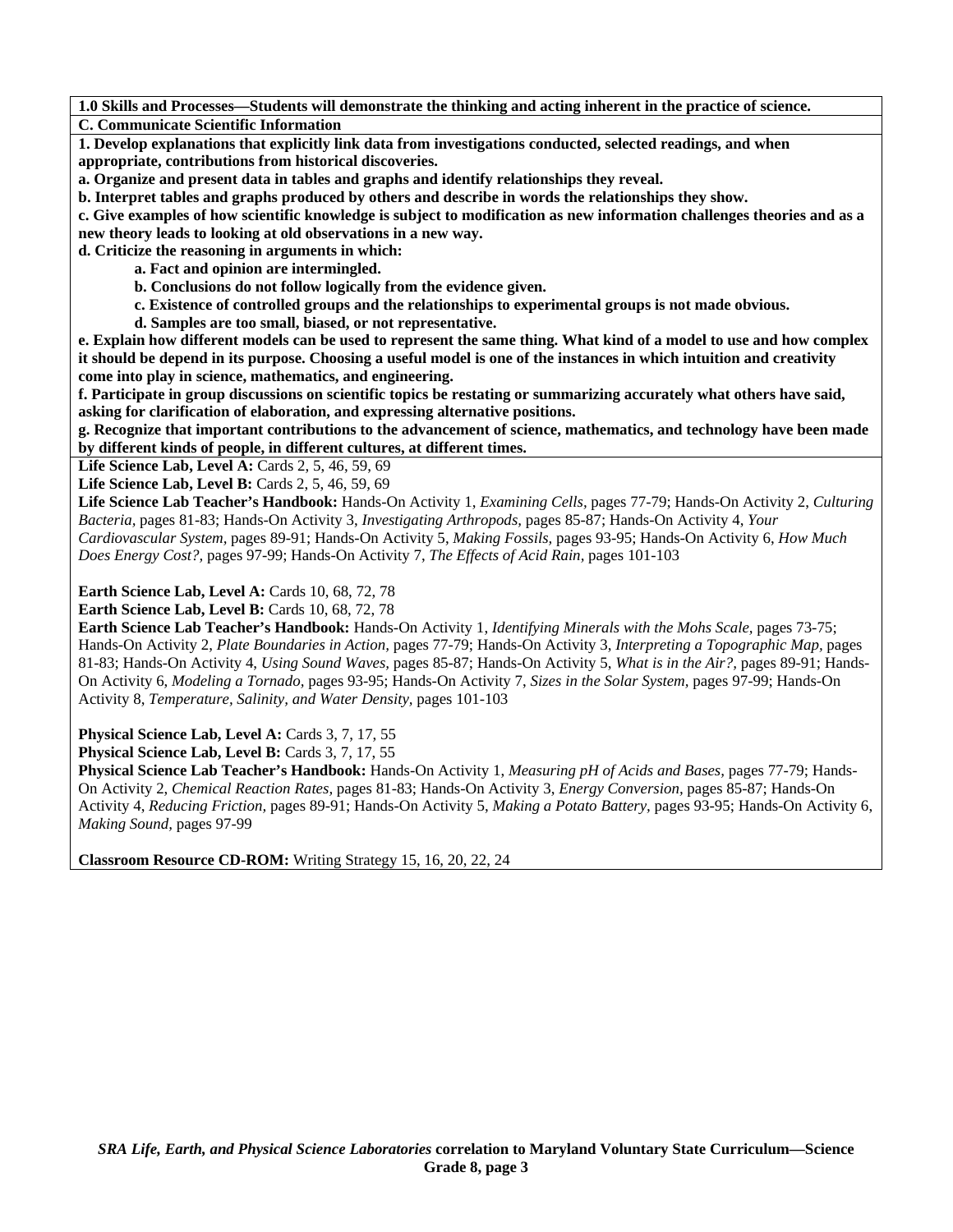**1.0 Skills and Processes—Students will demonstrate the thinking and acting inherent in the practice of science. D. Technology** 

**1. Explain that complex systems require control mechanisms.** 

**a. Explain that the choice of materials for a job depends on their properties and on how they interact with other materials.** 

**b. Demonstrate that all control systems have inputs, outputs, and feedback.** 

**c. Realize that design usually requires taking constraints into account. (Some constraints, such as gravity or the properties of the materials to be used, are unavoidable. Other constraints, including economic, political, social, ethical, and aesthetic ones also limit choices.)** 

**d. Identify reasons that systems fail—they have faulty or poorly matched parts, are used in ways that exceed what was intended by the design, or were poorly designed to begin with.** 

Life Science Lab, Level A: Cards 5, 59, 64, 69, 83, 87, 88, 89, 90 Life Science Lab, Level B: Cards 5, 59, 64, 69, 83, 87, 88, 89, 90

**Earth Science Lab, Level A:** Cards 16, 20, 31, 37, 51, 54, 59, 70, 79, 80, 81, 88 **Earth Science Lab, Level B:** Cards 16, 20, 31, 37, 51, 54, 59, 60, 79, 08, 81, 88

**Physical Science Lab, Level A: Cards 33, 35, 70, 71, 72, 73, 76, 81, 84, 90 Physical Science Lab, Level B:** Cards 33, 35, 70, 71, 72, 73, 76, 81, 84, 90

**1.0 Skills and Processes—Students will demonstrate the thinking and acting inherent in the practice of science.** 

**D. Technology** 

**2. Analyze, design, assemble and troubleshoot complex systems.** 

**a. Provide evidence that a system can include processes as well as things.** 

**b. Explain that thinking about things as systems means looking for how every part relates to others. (The output from one part of a system [which can include material, energy, or information] can become the input to other parts. Such feedback can serve to control what goes on in the system as a whole.)** 

**c. Analyze any system to determine its connection, both internally and externally to other systems and explain that a system may be thought of as containing subsystems and as being a subsystem of a larger system.** 

Life Science Lab, Level A: Cards 1, 2, 3, 4, 6, 7, 8, 9, 10, 11, 12, 13, 14, 15, 16, 17, 18, 19, 20, 21, 22, 23, 24, 25, 27, 28, 29, 30, 31, 32, 33, 34, 35, 36, 37, 38, 39, 40, 41, 42, 43, 44, 45, 46, 47, 48, 49, 50, 51, 52, 53, 54, 55, 56, 57, 58, 60, 61, 62, 63, 64, 65, 66, 67, 68, 69, 70, 71, 72, 73, 74, 75, 76, 77, 78, 79, 80, 81, 82, 83, 84, 85, 86, 87, 88, 89, 90

Life Science Lab, Level B: Cards 1, 2, 3, 4, 6, 7, 8, 9, 10, 11, 12, 13, 14, 15, 16, 17, 18, 19, 20, 21, 22, 23, 24, 25, 27, 28, 29, 30, 31, 32, 33, 34, 35, 36, 37, 38, 39, 40, 41, 42, 43, 44, 45, 46, 47, 48, 49, 50, 51, 52, 53, 54, 55, 56, 57, 58, 60, 61, 62, 63, 64, 65, 66, 67, 68, 69, 70, 71, 72, 73, 74, 75, 76, 77, 78, 79, 80, 81, 82, 83, 84, 85, 86, 87, 88, 89, 90

**Life Science Lab Teacher's Handbook:** Hands-On Activity 1, *Examining Cells,* pages 77-79; Hands-On Activity 4, *Your Cardiovascular System,* pages 89-91; Hands-On Activity 6, *How Much Does Energy Cost?,* pages 97-99; Hands-On Activity 7, *The Effects of Acid Rain,* pages 101-103

Earth Science Lab, Level A: Cards 1, 2, 3, 4, 5, 6, 7, 8, 9, 10, 11, 12, 13, 14, 15, 16, 17, 21, 22, 23, 24, 25, 26, 27, 28, 29, 30, 31, 33, 34, 35, 36, 37, 38, 39, 40, 41, 42, 43, 44, 45, 46, 47, 48, 49, 50, 51, 52, 53, 54, 55, 56, 57, 58, 59, 60, 61, 62, 63, 64, 65, 66, 67, 68, 69, 70, 71, 72, 73, 75, 76, 77, 78, 79, 80, 81, 82, 83, 84, 85, 86, 87, 88, 89, 90

**Earth Science Lab, Level B:** Cards 1, 2, 3, 4, 5, 6, 7, 8, 9, 10, 11, 12, 13, 14, 15, 16, 17, 21, 22, 23, 24, 25, 26, 27, 28, 29, 30, 31, 33, 34, 35, 36, 37, 38, 39, 40, 41, 42, 43, 44, 45, 46, 47, 48, 49, 50, 51, 52, 53, 54, 55, 56, 57, 58, 59, 60, 61, 62, 63, 64, 65, 66, 67, 68, 69, 70, 71, 72, 73, 75, 76, 77, 78, 79, 80, 81, 82, 83, 84, 85, 86, 87, 88, 89, 90

**Earth Science Lab Teacher's Handbook:** Hands-On Activity 1, *Identifying Minerals with the Mohs Scale,* pages 73-75; Hands-On Activity 2, *Plate Boundaries in Action,* pages 77-79; Hands-On Activity 4, *Using Sound Waves,* pages 85-87; Hands-On Activity 6, *Modeling a Tornado,* pages 93-95; Hands-On Activity 8, *Temperature, Salinity, and Water Density,* pages 101-103

**Physical Science Lab, Level A:** Cards 1, 2, 3, 4, 5, 6, 7, 8, 9, 10, 11, 12, 13, 14, 15, 16, 18, 19, 20, 21, 22, 23, 24, 25, 26, 27, 28, 29, 30, 31, 32, 33, 34, 36, 37, 38, 39, 40, 41, 42, 43, 44, 45, 46, 47, 48, 49, 50, 51, 52, 53, 54, 55, 56, 57, 58, 59, 60, 61, 62, 63, 64, 65, 66, 67, 68, 69, 70, 71, 72, 73, 74, 75, 76, 77, 78, 79, 80, 81, 82, 83, 84, 85, 86, 87, 88, 89, 90

**Physical Science Lab, Level B:** Cards 1, 2, 3, 4, 5, 6, 7, 8, 9, 10, 11, 12, 13, 14, 15, 16, 18, 19, 20, 21, 22, 23, 24, 25, 26, 27, 28, 29, 30, 31, 32, 33, 34, 36, 37, 38, 39, 40, 41, 42, 43, 44, 45, 46, 47, 48, 49, 50, 51, 52, 53, 54, 55, 56, 57, 58, 59, 60, 61, 62, 63, 64, 65, 66, 67, 68, 69, 70, 71, 72, 73, 74, 75, 76, 77, 78, 79, 80, 81, 82, 83, 84, 85, 86, 87, 88, 89, 90

**Physical Science Lab Teacher's Handbook:** Hands-On Activity 1, *Measuring pH of Acids and Bases,* pages 77-79; Hands-On Activity 2, *Chemical Reaction Rates,* pages 81-83; Hands-On Activity 3, *Energy Conversion,* pages 85-87; Hands-On Activity 4, *Reducing Friction,* pages 89-91; Hands-On Activity 5, *Making a Potato Battery,* pages 93-95; Hands-On Activity 6, *Making Sound,* pages 97-99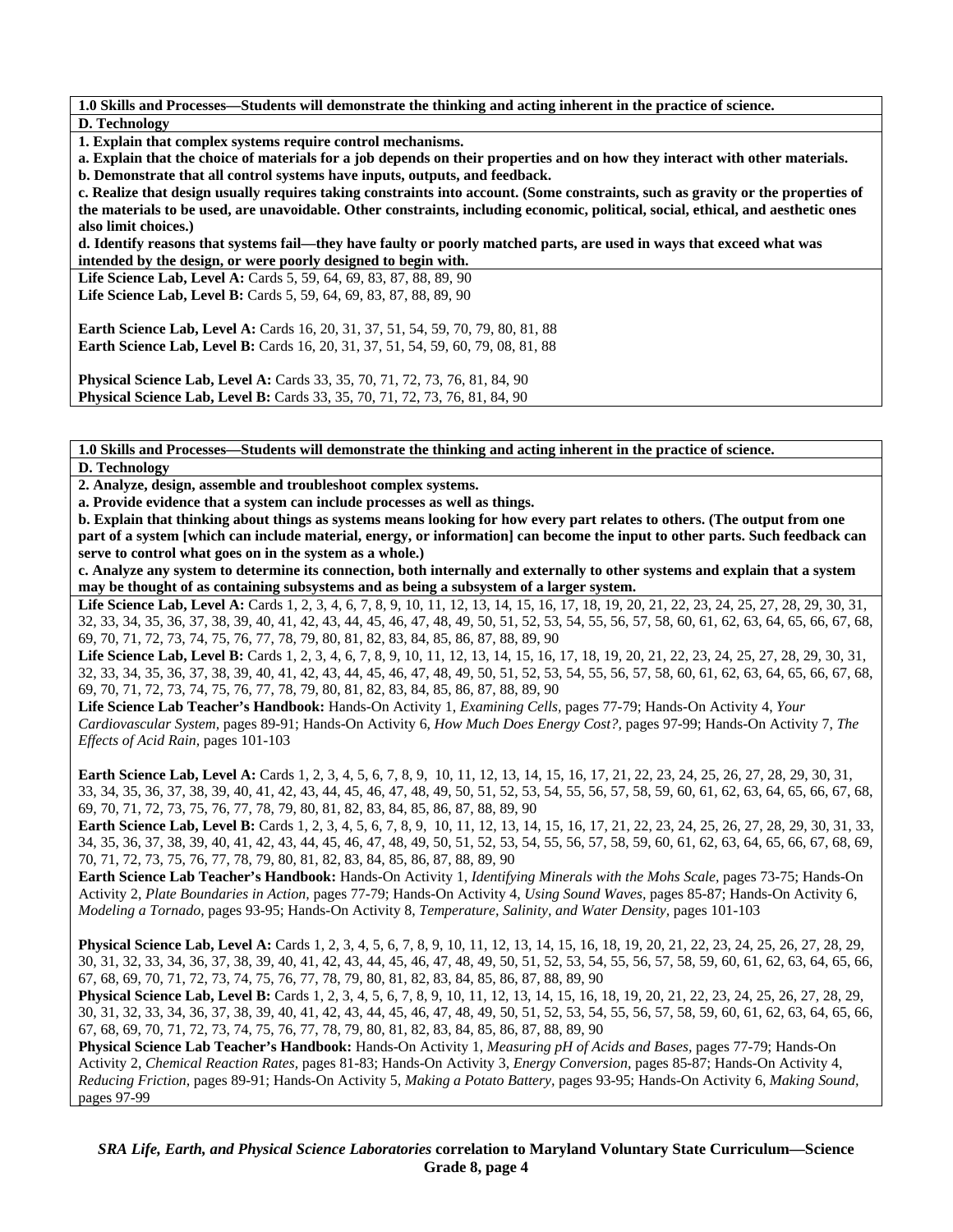**1.0 Skills and Processes—Students will demonstrate the thinking and acting inherent in the practice of science. D. Technology** 

**3. Analyze the value and the limitations of different types of models in explaining real things and processes.** 

**a. Explain that the kind of model to use and how complex it should be depends on its purpose and that it is possible to have different models used to represent the same thing.** 

**b. Explain, using examples that models are often used to think about processes that happen too slowly, too quickly, or on too small a scale to observe directly, or that are too vast to be changed deliberately, or that are potentially dangerous.** 

**c. Explain that models may sometimes mislead by suggesting characteristics that are not really shared with what is being modeled.** 

**Life Science Lab Teacher's Handbook:** Hands-On Activity 4, *Your Cardiovascular System,* pages 89-91; Hands-On Activity 5, *Making Fossils,* pages 93-95; Hands-On Activity 6, *How Much Does Energy Cost?,* pages 97-99

**Earth Science Lab Teacher's Handbook:** Hands-On Activity 6, *Modeling a Tornado,* pages 93-95; Hands-On Activity 7, *Sizes in the Solar System,* pages 97-99

**Physical Science Lab Teacher's Handbook:** Hands-On Activity 5, *Making a Potato Battery,* pages 93-95; Hands-On Activity 6, *Making Sound,* pages 97-99

**Classroom Resource CD-ROM:** Writing Strategy 20

**2.0 Earth/Space Science—Students will use scientific skills and processes to explain the chemical and physical interactions (i.e., natural forces and cycles) of the environment, Earth, and the universe that occur over time.** 

**B. Earth History** 

**1. Explain how sedimentary rock is formed periodically, embedding plant and animal remains and leaving a record of the sequence in which the plants and animals appeared and disappeared.** 

**a. Explain how sedimentary rock buried deep enough may be reformed by pressure and heat and these reformed rock layers may be forced up again to become land surface and even mountains.** 

**b. Cite evidence to confirm that thousands of layers of sedimentary rock reveal the long history of the changing surface of the Earth.** 

**c. Explain why some fossils found in the top layers of sedimentary rock are older than those found beneath in lower layers. a. Folding** 

- **b. Breaking**
- **c. Uplift**
- **d. Faulting**
- **e. Tilting.**

Life Science Lab, Level A: Card 67

Life Science Lab, Level B: Card 67 **Life Science Lab Teacher's Handbook:** Hands-On Activity 5, *Making Fossils,* pages 93-95

**Earth Science Lab, Level A:** Cards 7, 9, 13, 14, 30, 31, 33, 34 **Earth Science Lab, Level B:** Cards 7, 9, 13, 14, 30, 31, 33, 34

**2.0 Earth/Space Science—Students will use scientific skills and processes to explain the chemical and physical interactions (i.e., natural forces and cycles) of the environment, Earth, and the universe that occur over time. B. Earth History** 

**2. Recognize and explain that fossils found in layers of sedimentary rock provide evidence of changing life forms. a. Recognize how different types of fossils are formed, such as petrified remains, imprints, molds, and casts.** 

**b. Recognize and explain that the fossil record of plants and animals describes changes in life forms over time.** 

Life Science Lab, Level A: Card 67

Life Science Lab, Level B: Card 67

**Life Science Lab Teacher's Handbook:** Hands-On Activity 5, *Making Fossils,* pages 93-95

**Earth Science Lab, Level A: Cards 32, 33, 34 Earth Science Lab, Level B: Cards 32, 33, 34**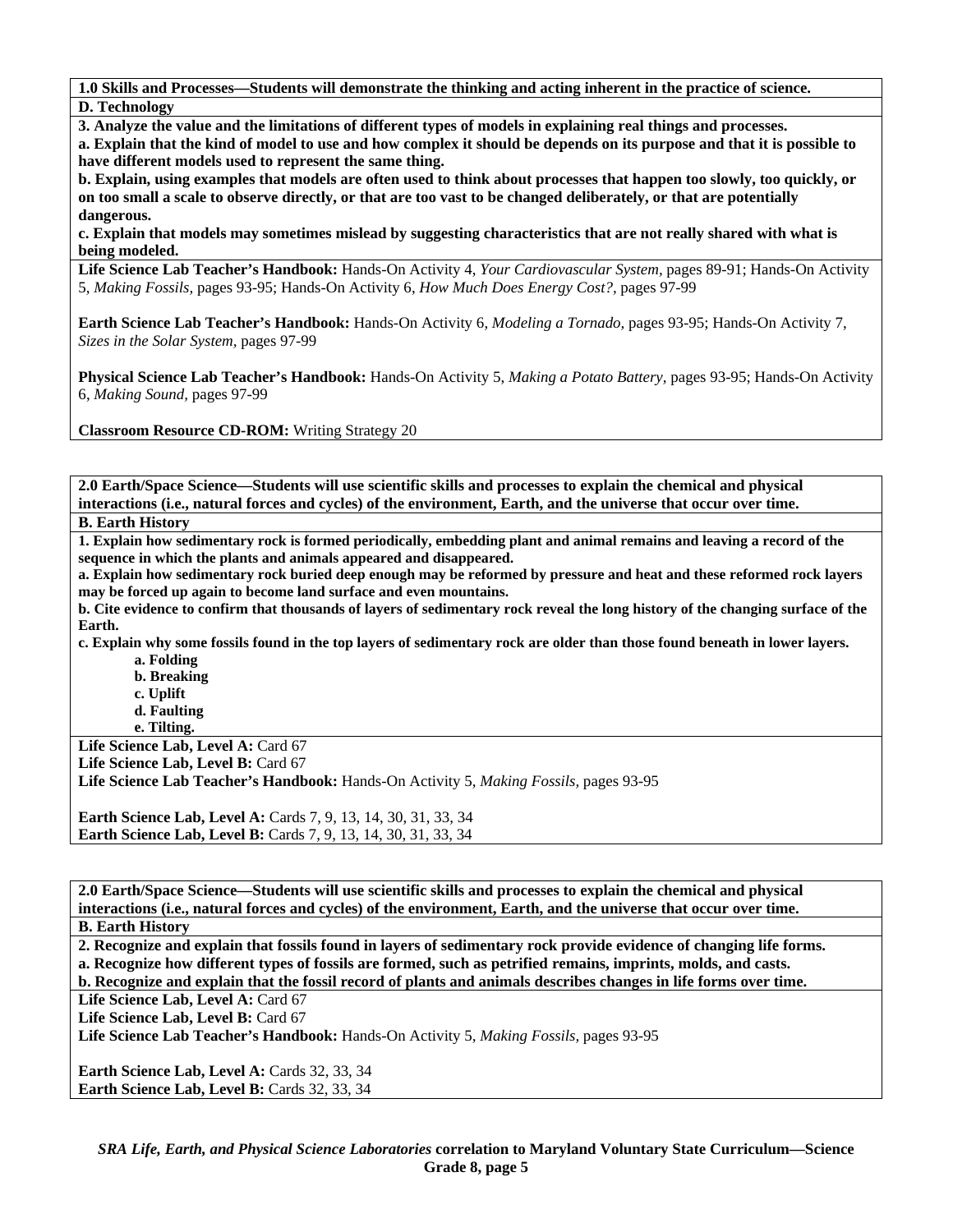**2.0 Earth/Space Science—Students will use scientific skills and processes to explain the chemical and physical interactions (i.e., natural forces and cycles) of the environment, Earth, and the universe that occur over time. D. Astronomy** 

**1. Identify and describe the components of the universe.** 

**a. Recognize that a galaxy contains billions of stars that cannot be distinguished by the unaided eye because of their great distance from Earth, and that there are billions of galaxies.** 

**b. Identify that our solar system is a component of the Milky Way Galaxy.** 

**c. Identify and describe the various types of galaxies.** 

**d. Identify and describe the type, size, and scale of the Milky Way Galaxy.** 

**Earth Science Lab, Level A: Cards 68, 75, 76, 77, 78** 

**Earth Science Lab, Level B: Cards 68, 75, 76, 77, 78** 

**2.0 Earth/Space Science—Students will use scientific skills and processes to explain the chemical and physical interactions (i.e., natural forces and cycles) of the environment, Earth, and the universe that occur over time.** 

**D. Astronomy** 

**2. Identify and explain celestial phenomena using the regular and predictable motion of objects in the solar system.** 

**a. Identify and describe the relationships among the period of revolution of a planet, the length of its solar year, and its distance from the sun.** 

**b. Identify and explain the relationship between the rotation of a planet or moon on its axis and the length of the solar day for that celestial body.** 

**c. Identify and explain the cause of the phases of the moon.** 

**d. Describe how lunar and solar eclipses occur.** 

**e. Identify and describe how the shape and location of the orbits of asteroids and comets affect their periods of revolution.** 

**Earth Science Lab, Level A: Cards 62, 64, 65, 68, 69, 70, 71, 72, 73** 

**Earth Science Lab, Level B:** Cards 62, 64, 65, 68, 69, 70, 71, 72, 73

**Earth Science Lab Teacher's Handbook:** Hands-On Activity 7, *Sizes in the Solar System,* pages 97-99

**2.0 Earth/Space Science—Students will use scientific skills and processes to explain the chemical and physical interactions (i.e., natural forces and cycles) of the environment, Earth, and the universe that occur over time.** 

**D. Astronomy** 

**3. Recognize and explain the effects of the tilt of Earth's axis.** 

**a. Recognize and describe that Earth's axis is tilted about 23 ¼° from vertical with respect to the plane of its orbit and points in the same direction during the year.** 

**b. Recognize and describe that the tilt of Earth's axis causes:** 

 **a. Changes in the angle of the sun in the sky during the year.** 

 **b. Seasonal differences in the northern and southern latitudes.** 

**c. Recognize and describe how the tilt of Earth's axis affects climate in Maryland.** 

**Earth Science Lab, Level A: Cards 55, 62** 

**Earth Science Lab, Level B: Cards 55, 62** 

**2.0 Earth/Space Science—Students will use scientific skills and processes to explain the chemical and physical interactions (i.e., natural forces and cycles) of the environment, Earth, and the universe that occur over time.** 

**D. Astronomy** 

**4. Recognize and explain how the force of gravity causes the tides.** 

**a. Identify and describe the cause of high and low tides.** 

**Earth Science Lab, Level A: Cards 66, 90 Earth Science Lab, Level B: Cards 66, 90** 

**Physical Science Lab, Level A: Card 48 Physical Science Lab, Level B: Card 48**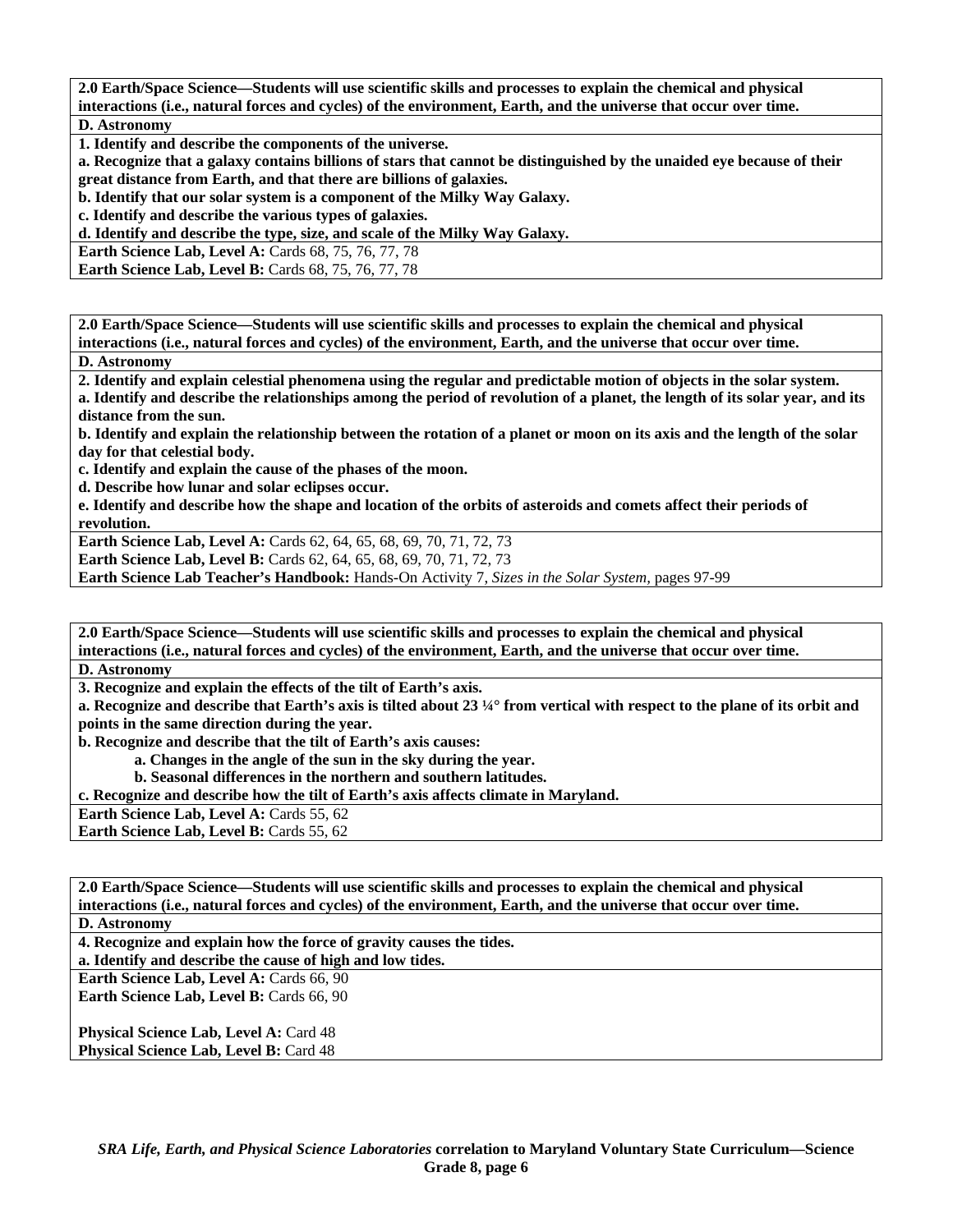**2.0 Earth/Space Science—Students will use scientific skills and processes to explain the chemical and physical interactions (i.e., natural forces and cycles) of the environment, Earth, and the universe that occur over time. E. Interactions of Hydrosphere and Atmosphere** 

**1. Cite evidence to explain the relationship between the hydrosphere and atmosphere.** 

**a. Describe the composition of the atmosphere and hydrosphere.** 

**b. Recognize and describe the water cycle as the distribution and circulation of Earth's water through the glaciers, surface water, groundwater, oceans, and atmosphere.** 

**c. Identify and describe how the temperature and precipitation in a geographic area are affected by surface features and changes in atmospheric and ocean content.** 

 **a. Relative location of mountains** 

 **b. Volcanic eruptions** 

 **c. Proximity to large bodies of water** 

 **d. Heat energy of ocean currents.** 

**Earth Science Lab, Level A:** Cards 17, 36, 37, 38, 39, 40, 41, 42, 43, 44, 45, 46, 47, 48, 49, 56, 57, 58, 82, 83, 84, 87, 90 **Earth Science Lab, Level B:** Cards 17, 36, 37, 38, 39, 40, 41, 42, 43, 44, 45, 46, 47, 48, 49, 56, 57, 58, 82, 83, 84, 87, 90 **Earth Science Lab Teacher's Handbook:** Hands-On Activity 5, *What is in the Air?,* pages 89-91; Hands-On Activity 8, *Temperature, Salinity, and Water Density,* pages 101-103

**2.0 Earth/Space Science—Students will use scientific skills and processes to explain the chemical and physical interactions (i.e., natural forces and cycles) of the environment, Earth, and the universe that occur over time.** 

**E. Interactions of Hydrosphere and Atmosphere** 

**2. Recognize and describe the various factors that affect climate.** 

**a. Identify and describe how the temperature and precipitation of an area are affected by surface and ocean features.** 

 **a. Relative location of mountains** 

 **b. Proximity to large bodies of water** 

 **c. Warm and cold ocean currents.** 

**b. Recognize and describe the global effects of volcanic eruptions, greenhouse gases, and El Niño.** 

**Earth Science Lab, Level A: Cards 17, 55, 56, 57, 58, 59, 60, 61, 87 Earth Science Lab, Level B:** Cards 17, 55, 56, 57, 58, 59, 60, 61, 87

**2.0 Earth/Space Science—Students will use scientific skills and processes to explain the chemical and physical interactions (i.e., natural forces and cycles) of the environment, Earth, and the universe that occur over time.** 

**E. Interactions of Hydrosphere and Atmosphere** 

**3. Identify and describe the atmospheric and hydrospheric conditions related to weather systems.** 

**a. Identify and describe weather patterns associated with high and low pressure systems and frontal systems.** 

**b. Identify and describe the atmospheric and hydrospheric conditions associated with the formation and development of hurricanes, tornadoes, and thunderstorms.** 

**c. Identify and describe how various tools are used to collect weather data and forecast weather conditions.** 

- **a. Barometer**
- **b. Thermometer**
- **c. Anemometer**
- **d. Psychrometer.**

**Earth Science Lab, Level A:** Cards 38, 39, 40, 41, 42, 43, 44, 45, 46, 47, 48, 49, 50, 51, 52, 53, 54 **Earth Science Lab, Level B:** Cards 38, 39, 40, 41, 42, 43, 44, 45, 46, 47, 48, 49, 50, 51, 52, 53, 54 **Earth Science Lab Teacher's Handbook:** Hands-On Activity 6, *Modeling a Tornado,* pages 93-95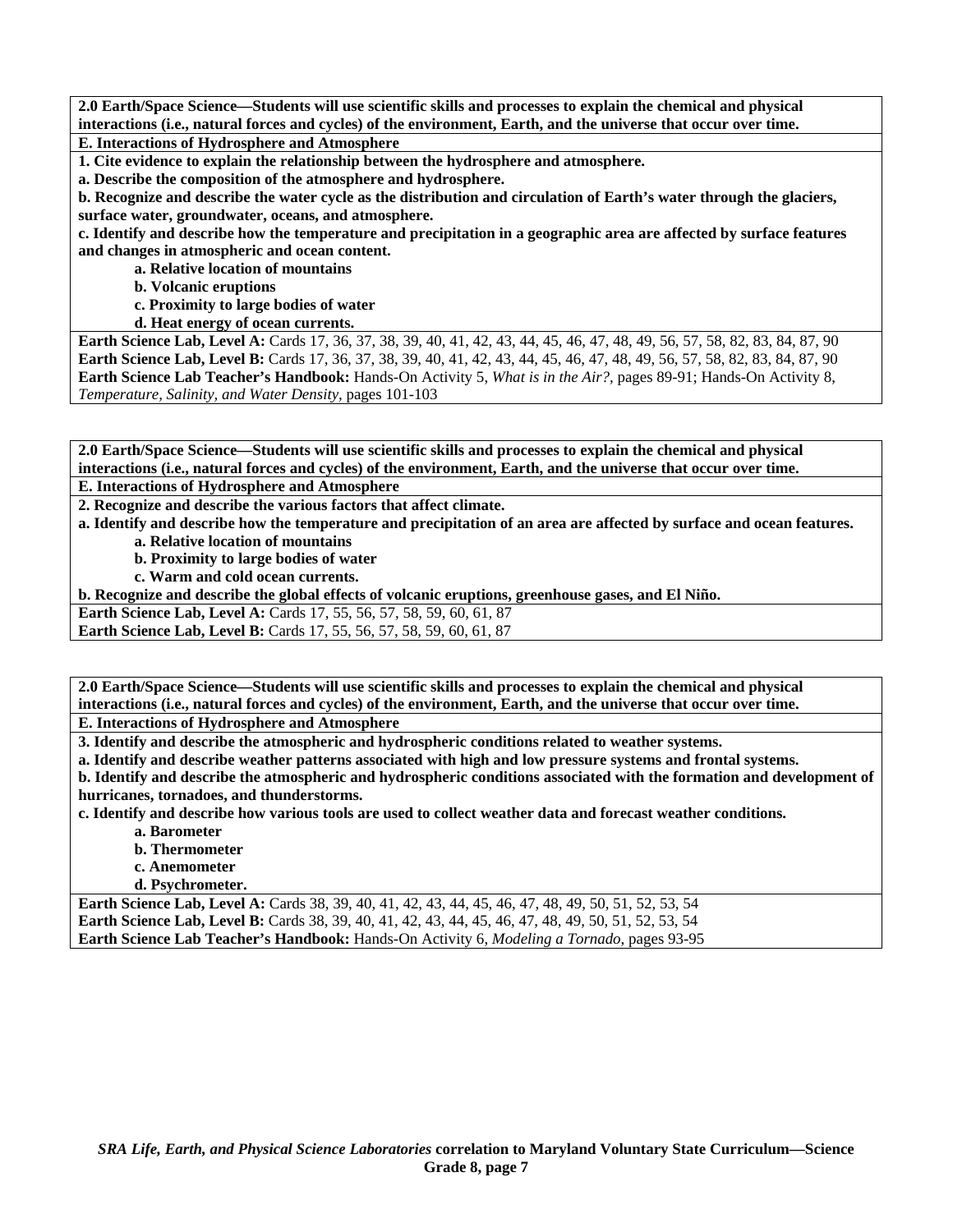**3.0 Life Science—The students will use scientific skills and processes to explain the dynamic nature of living things, their interactions, and the results from the interaction that occur over time.** 

**D. Evolution** 

**1. Recognize and describe the evolutionary change in species over time occurs as a result of natural variation in organisms and environmental changes.** 

**a. Recognize and describe that gradual (climatic) and sudden (floods and fires) changes in environmental conditions affect the survival of organisms and populations.** 

**b. Recognize that adaptations may include variations in structures, behaviors, or physiology, such as spiny leaves on a cactus, bird calls, and antibiotic resistant bacteria.** 

**c. Recognize and describe that adaptation and speciation involve the selection of natural variations in a population.** 

**d. Recognize and describe that extinction occurs when the adaptive traits of a population do not support its survival. e. Recognize that evolution accounts for the diversity of species.** 

Life Science Lab, Level A: Cards 23, 24, 40, 41, 43, 65, 66, 67, 68, 80, 86 Life Science Lab, Level B: Cards 23, 24, 40, 41, 43, 65, 66, 67, 68, 80, 86

**Earth Science Lab, Level A: Cards 60, 61 Earth Science Lab, Level B: Cards 60, 61** 

**4.0 Chemistry—Students will use scientific skills and processes to explain the composition, structure, and interaction of matter in order to support the predictability of structure and energy transformations.** 

#### **A. Structure of Matter**

**1. Provide evidence to explain how compounds are produced. (No electron transfer)** 

**a. Describe how elements form compounds and molecules.** 

**b. Investigate and describe what happens to the properties of elements when they react chemically with other elements. c. Based on data from investigations and research compare the properties of compounds with those of the elements from which they are made.** 

**Physical Science Lab, Level A: Cards 9, 10, 11, 27, 28, 29, 30, 31, 32** 

**Physical Science Lab, Level B:** Cards 9, 10, 11, 27, 28, 29, 30, 31, 32

**Physical Science Lab Teacher's Handbook:** Hands-On Activity 2, *Chemical Reaction Rates,* pages 81-83

**4.0 Chemistry—Students will use scientific skills and processes to explain the composition, structure, and interaction of matter in order to support the predictability of structure and energy transformations.** 

**B. Conservation of Matter** 

**1. Provide evidence to support the fact that the idea of atoms explains conservation of matter.** 

**a. Use appropriate tools to gather data and provide evidence that equal volumes of different substances usually have different masses.** 

**b. Cite evidence from investigations that the total mass of a system remains the same throughout a chemical reaction because the number of atoms of each element remains the same.** 

**c. Give reasons to justify the statement, "If the number of atoms stays the same no matter how the same atoms are rearranged, then their total mass stays the same."** 

**Physical Science Lab, Level A: Cards 2, 9** 

**Physical Science Lab, Level B: Cards 2, 9**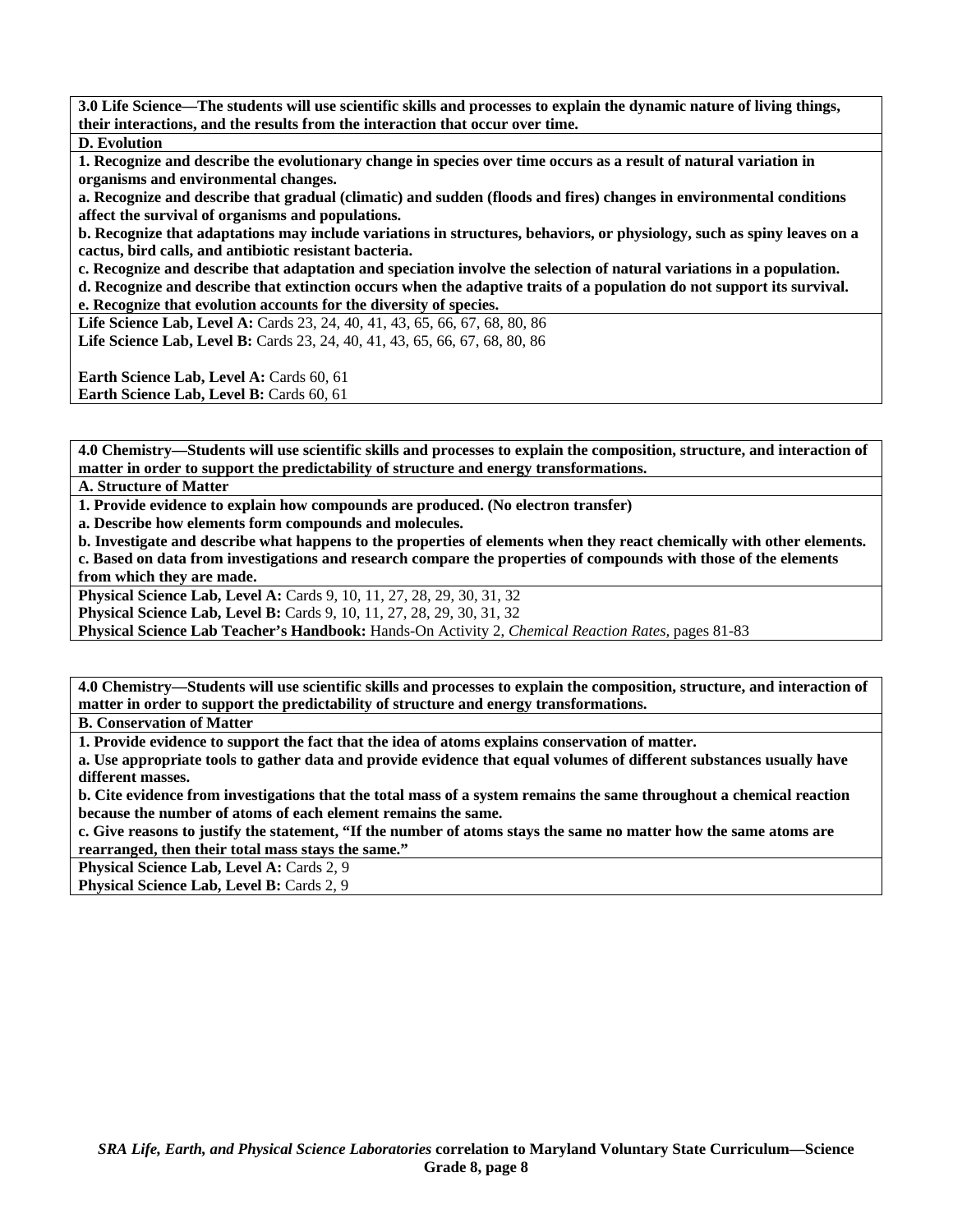**4.0 Chemistry—Students will use scientific skills and processes to explain the composition, structure, and interaction of matter in order to support the predictability of structure and energy transformations.** 

**C. States of Matter** 

**1. Describe how the motion of atoms and molecules in solids, liquids, and gases changes as heat energy is increased or decreased.** 

**a. Based on data from investigations and video technology, describe and give reasons for what happens to a sample of matter when heat energy is added to it (most substances expand).** 

**b. Describe what the temperature of a solid, or a liquid, or a gas reveals about the motion of its atoms and molecules. c. Formulate an explanation for the different characteristics and behaviors of solids, liquids, and gases using an analysis of the data gathered on the motion and arrangement of atoms and molecules.** 

**Physical Science Lab, Level A: Cards 5, 6, 7, 42** 

**Physical Science Lab, Level B: Cards 5, 6, 7, 42** 

**4.0 Chemistry—Students will use scientific skills and processes to explain the composition, structure, and interaction of matter in order to support the predictability of structure and energy transformations.** 

**D. Physical and Chemical Changes** 

**1. Compare compounds and mixtures based on data from investigations and research.** 

**a. Cite evidence from investigations to explain how the components of mixtures can be separated.** 

**b. Use evidence from data gathered to explain why the components of compounds cannot be separated using physical properties.** 

**c. Analyze results of research completed to develop a comparison of compounds and mixtures.** 

**Physical Science Lab, Level A: Cards 8, 9, 11, 12, 13** 

**Physical Science Lab, Level B: Cards 8, 9, 11, 12, 13** 

**4.0 Chemistry—Students will use scientific skills and processes to explain the composition, structure, and interaction of matter in order to support the predictability of structure and energy transformations.** 

**D. Physical and Chemical Changes** 

**2. Cite evidence and give examples of chemical properties of substances.** 

**a. Based on data from investigations and research, identify and describe chemical properties of common substances.** 

 **a. Reacts with oxygen (rusting/tarnishing and burning)** 

 **b. Reacts with acids** 

 **c. Reacts with bases.** 

**b. Use information gathered from investigations using indicators to classify materials as acidic, basic, or neutral.** 

**Physical Science Lab, Level A:** Cards 1, 9, 10, 11, 14, 15, 16, 27, 28, 29, 30

**Physical Science Lab, Level B:** Cards 1, 9, 10, 11, 14, 15, 16, 27, 28, 29, 30

**Physical Science Lab Teacher's Handbook:** Hands-On Activity 1, *Measuring pH of Acids and Bases,* pages 77-79; Hands-On Activity 2, *Chemical Reaction Rates,* pages 81-83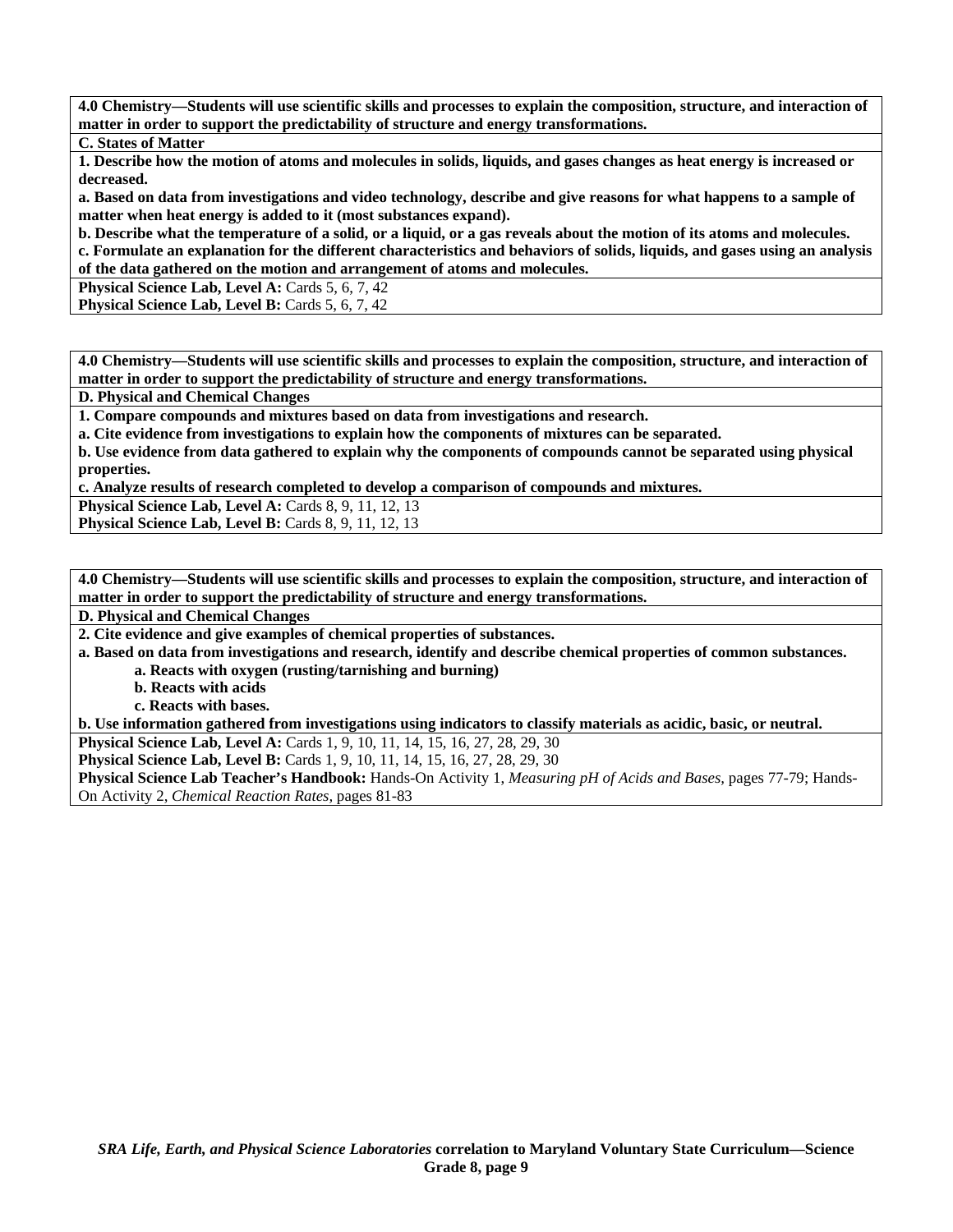**4.0 Chemistry—Students will use scientific skills and processes to explain the composition, structure, and interaction of matter in order to support the predictability of structure and energy transformations. D. Physical and Chemical Changes** 

**3. Provide evidence to support the fact that common substances have the ability to change into new substances.** 

**a. Investigate and describe the occurrence of chemical reactions using the following evidence:** 

 **a. Color change** 

 **b. Formation of a precipitate or gas** 

 **c. Release of heat or light.** 

**b. Use evidence from observations to identify and describe factors that influence reaction rates.** 

 **a. Change in temperature** 

 **b. Acidity.** 

**c. Identify the reactants and products involved in a chemical reaction given a symbolic equation, a word equation, or a description of the reaction.** 

**d. Provide data from investigations to support the fact that energy is transformed during chemical reactions.** 

**e. Provide examples to explain the difference between a physical change and a chemical change.** 

**Physical Science Lab, Level A: Cards 8, 9, 27, 28, 29, 30** 

**Physical Science Lab, Level B:** Cards 8, 9, 27, 28, 29, 30

**Physical Science Lab Teacher's Handbook:** Hands-On Activity 2, *Chemical Reaction Rates,* pages 81-83

**5.0 Physics—Students will use scientific skills and processes to explain the interactions of matter and energy and the energy transformations that occur.** 

**A. Mechanics** 

**1. Develop an explanation of motion using the relationships among time, distance, velocity, and acceleration.** 

**a. Observe, describe, and compare the motions of objects using position, speed, velocity, and the direction.** 

**b. Based on data given or collected, graph and calculate average speed using distance and time.** 

**c. Compare accelerated and constant motions using time, distance, and velocity.** 

**d. Describe and calculate acceleration using changes in the speed and time.** 

**Physical Science Lab, Level A: Cards 50, 51, 52** 

**Physical Science Lab, Level B: Cards 50, 51, 52** 

**5.0 Physics—Students will use scientific skills and processes to explain the interactions of matter and energy and the energy transformations that occur.** 

**A. Mechanics** 

**2. Identify and relate formal ideas (Newton's Laws) about the interaction of force and motion to real world experiences.** 

**a. Investigate and explain the interaction of force and motion that causes objects that are at rest to move. b. Demonstrate and explain, through a variety of examples, that moving objects will stay in motion at the same speed and in the same direction unless acted on by an unbalanced force.** 

**c. Investigate and collect data from multiple trials, about the motion that explains the motion that results when the same force acts on objects of different mass; and when different amounts of force act on objects of the same mass. d. Based on data collected and organized, explain qualitatively the relationship between net force applied to an object and its mass for a given acceleration.** 

**e. Calculate the net force given the mass and acceleration.** 

**Physical Science Lab, Level A: Cards 54, 55, 56, 58** 

**Physical Science Lab, Level B: Cards 54, 55, 56, 58** 

**Physical Science Lab Teacher's Handbook:** Hands-On Activity 4, *Reducing Friction,* pages 89-91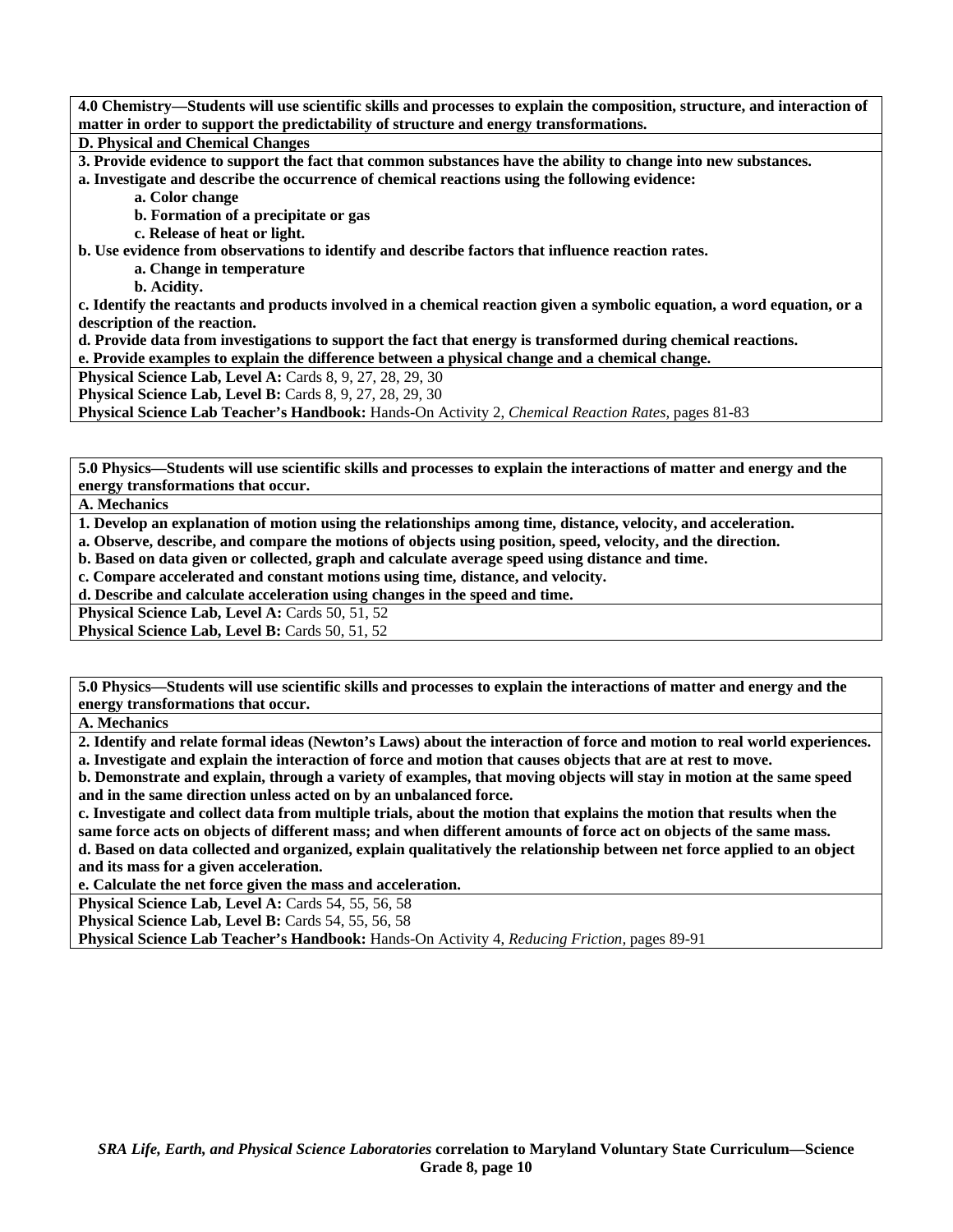**A. Mechanics** 

**3. Recognize and explain that every object exerts gravitational force on every other object.** 

**a. Explain the difference between mass and weight.** 

 **a. Mass is a measure of inertia** 

 **b. Weight is a measure of the force of gravity.** 

**b. Describe the relationship between gravitational force and the masses of the attracting objects.** 

**c. Describe the relationship between the gravitational force and the distance between the attracting objects.** 

**d. Recognize and cite examples showing that mass remains the same in all locations while weight may vary with a change in location (weight on Earth compared to weight on moon).** 

**e. Recognize that gravity is the force that holds planets, moons, and satellites in their orbits.** 

**Physical Science Lab, Level A: Cards 57, 59** 

**Physical Science Lab, Level B: Cards 57, 59** 

**5.0 Physics—Students will use scientific skills and processes to explain the interactions of matter and energy and the energy transformations that occur.** 

**A. Mechanics** 

**4. Recognize and explain that energy can neither be created nor destroyed: rather it changes form or is transferred through the action of forces.** 

**a. Observe and describe the relationship between the distance an object is moved by a force and the change in its potential energy or kinetic energy, such as in a slingshot, in mechanical toys, the position of an object and its potential energy.** 

**b. Identify the relationship between the amount of energy transferred (work) to the product of the applied force and the distance moved in the direction of that force.** 

**c. Identify and describe that simple machines (levers and inclined planes) may reduce the amount of effort required to do work.** 

 **a. Calculate input and output work using force and distance** 

 **b. Demonstrate that input work is always greater than output work.** 

**Physical Science Lab, Level A: Cards 36, 37, 39, 40, 41, 62, 63, 64, 65** 

**Physical Science Lab, Level B:** Cards 36, 37, 39, 40, 41, 62, 63, 64, 65

**Physical Science Lab Teacher's Handbook:** Hands-On Activity 3, *Energy Conversion,* pages 85-87

**5.0 Physics—Students will use scientific skills and processes to explain the interactions of matter and energy and the energy transformations that occur.** 

**B. Thermodynamics** 

**1. Describe and cite examples that heat can be transferred by conduction, convection, and radiation.** 

**a. Based on observable phenomena, identify and describe examples of heat being transferred through conduction and through convection.** 

**b. Based on observable phenomena, identify examples to illustrate that radiation does not require matter to transfer heat energy.** 

**c. Research and identify the types of insulators that best reduce heat loss through conduction, convection, or radiation. Earth Science Lab, Level A: Card 38** 

**Earth Science Lab, Level B: Card 38** 

**Physical Science Lab, Level A:** Cards 42, 43, 44, 46 **Physical Science Lab, Level B:** Cards 42, 43, 44, 46